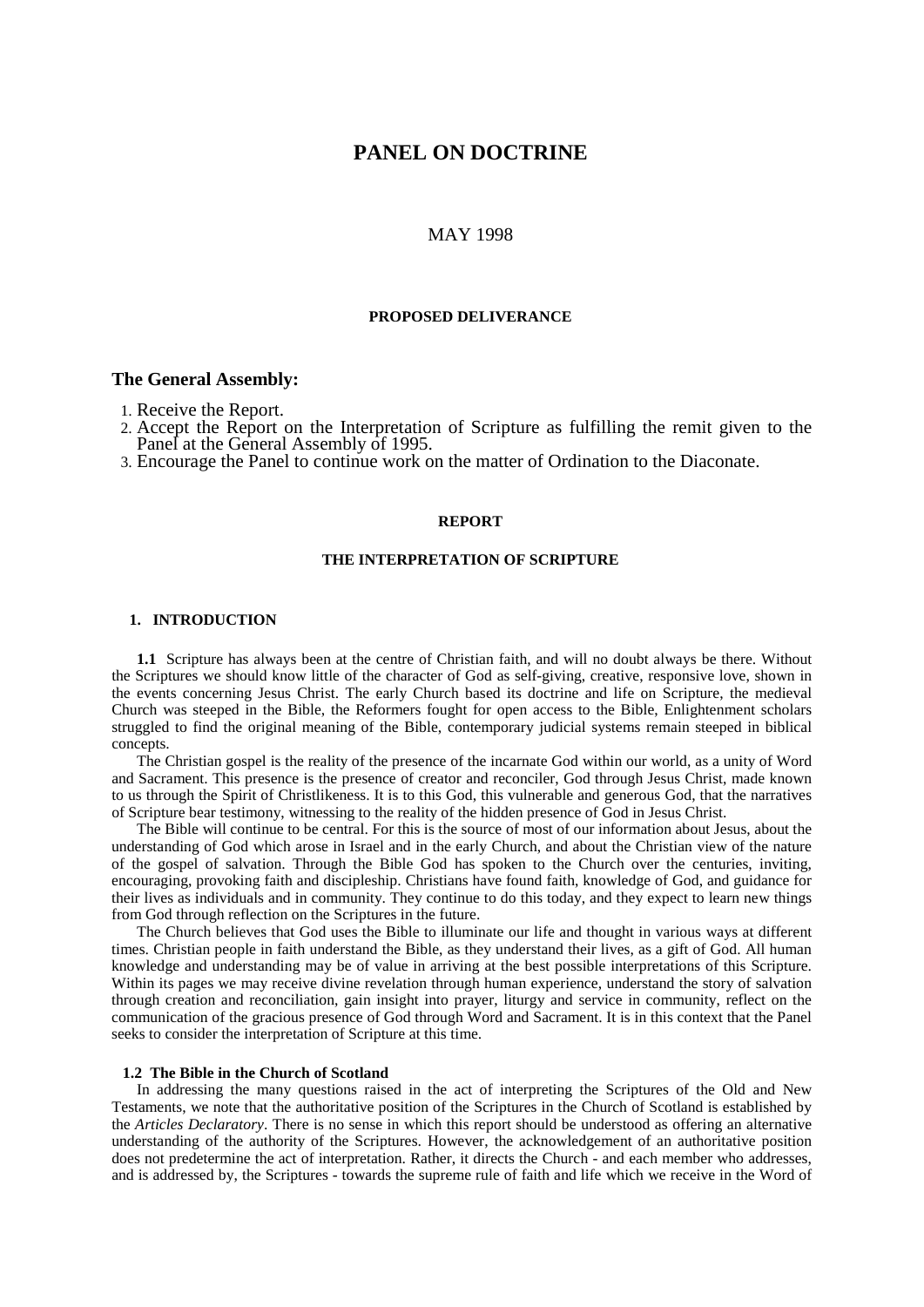God. It is because we acknowledge the authority of Scripture that we are constrained to begin the task of interpreting it.

The constitutional position of the Church of Scotland in matters spiritual is set out in the *Articles Declaratory* as acknowledged by Parliament in the Church of Scotland Act of 1921. This may be understood as an acknowledgement by Parliament of the spiritual rights already inherent within the Church rather than as an Act by which these powers were conferred. The *Articles* came into effect in 1926 and formed an integral part of the Uniting Act which brought about the reunion of the Church of Scotland and the United Free Church in 1929.

The *Articles* themselves do not have an equal status: *Article 1* has a pre-eminent position. Thus, while it is granted that "the Church has the right to interpret these Articles, and ... to modify or add to them" (VIII), it is equally maintained that this act of interpretation must take place "always consistently with the provisions of the first Article hereof, adherence to which, as interpreted by the Church, is essential to its continuity and corporate life". J L Weatherhead comments: "There is a clear distinction in the *Declaratory Articles* between what is fundamental (*Article 1*), and what is expedient and may be altered by the Church (all other *Articles*)."[1](#page-1-0) *Article 1*, then, embodies the "evidently cardinal doctrines" of the Church, and points to these doctrines "which were clearly fundamental and essential to a Christian Church", and while those doctrines may be "few in number" they constitute, for our purposes, the indissoluble minimum of what it is to be a Christian Church.[2](#page-1-1)

### **1.2.1 The First Declaratory Article**

In looking more closely at *Article 1*, we find a description of the place of the Church of Scotland as "part of the holy Catholic or Universal Church", brought into being through the saving intention and act of "the Father, the Son, and the Holy Ghost". Thereafter, we find a narrative of the work of Christ allied to the promise of the Spirit, in which we acknowledge that we:

*confess ... our Lord Jesus Christ, the Eternal Son, made very man for our salvation; glorying in His Cross and Resurrection, and owing obedience to Him as the Head over all things to His Church; trusting in the promised renewal and guidance of the Holy Spirit; proclaiming the forgiveness of sins ... and labouring for the advancement of the Kingdom of God throughout the world*.

Following this, we are presented with a statement of the Church's identity and its relationship to the Scriptures. This states that

*the Church of Scotland adheres to the Scottish Reformation; receives the Word of God which is contained in the Scriptures of the Old and New Testaments as its supreme rule of faith and life; and avows the fundamental doctrines of the Catholic faith founded thereupon*.

What, then, is the relationship of the interpreter to *Article 1*? In reading these sections of the Article, it is obvious that we are not offered a set of self-evident principles for the interpretation of Scripture. The Article itself requires to be interpreted. Instead, what is offered is a form which embodies the substance of the constitutional position of the Kirk. As a guide to the interpreter, this Article cannot be said to be overly expansive. Nonetheless it offers - albeit in embryo - an overarching narrative of the saving work of God against which we may read and interpret Scripture. It expresses the nature of the Triune God's saving intention as it is expressed in the Incarnation, Cross and Resurrection of Jesus. The Church is then entrusted with the task of proclamation and of working towards the realisation of the Kingdom of God. Further, it roots the Church of Scotland within a particular historical tradition as one which has received the Word of God upon which the fundamental Catholic doctrines are founded. Faithfulness to the narrative unfolded in *Article 1* might reasonably be asked of any interpreter of the Word of God contained in the Scriptures, and it is in this spirit that the report is offered.

We note the use of the word "contained", suggesting as it does that the Word of God is not to be identified exclusively with the written Scriptures. In its Report to the General Assembly of 1973, the Panel wrote:

*The Word of God is always one and the same. But it has different forms. It is God's Revelation in Christ, it is Christ. The Word is communicated to men* [sic] *in and through the witness of the prophets and of the apostles. The witness of the prophets and of the apostles are the holy Scriptures usually referred to as the written Word of God. The Word of God, however, comes to men also* viva voce. *It comes to men in and through the Church's proclamation. This* viva voce *communication is not an arbitrary passing on of something inherent in the Church, or of something the Church owns or possesses. It is the communication of something God tells the Church as she meets Him in the Scriptures where He becomes her* vis-à-vis *.... The Word of God, then, has three forms: the Word made flesh, the written Word, and the proclaimed Word.*

-

<span id="page-1-0"></span><sup>1</sup> *The Constitution and Laws of the Church of Scotland,* pp 5-6.

<span id="page-1-1"></span> $<sup>2</sup>$  ibid., p 26.</sup>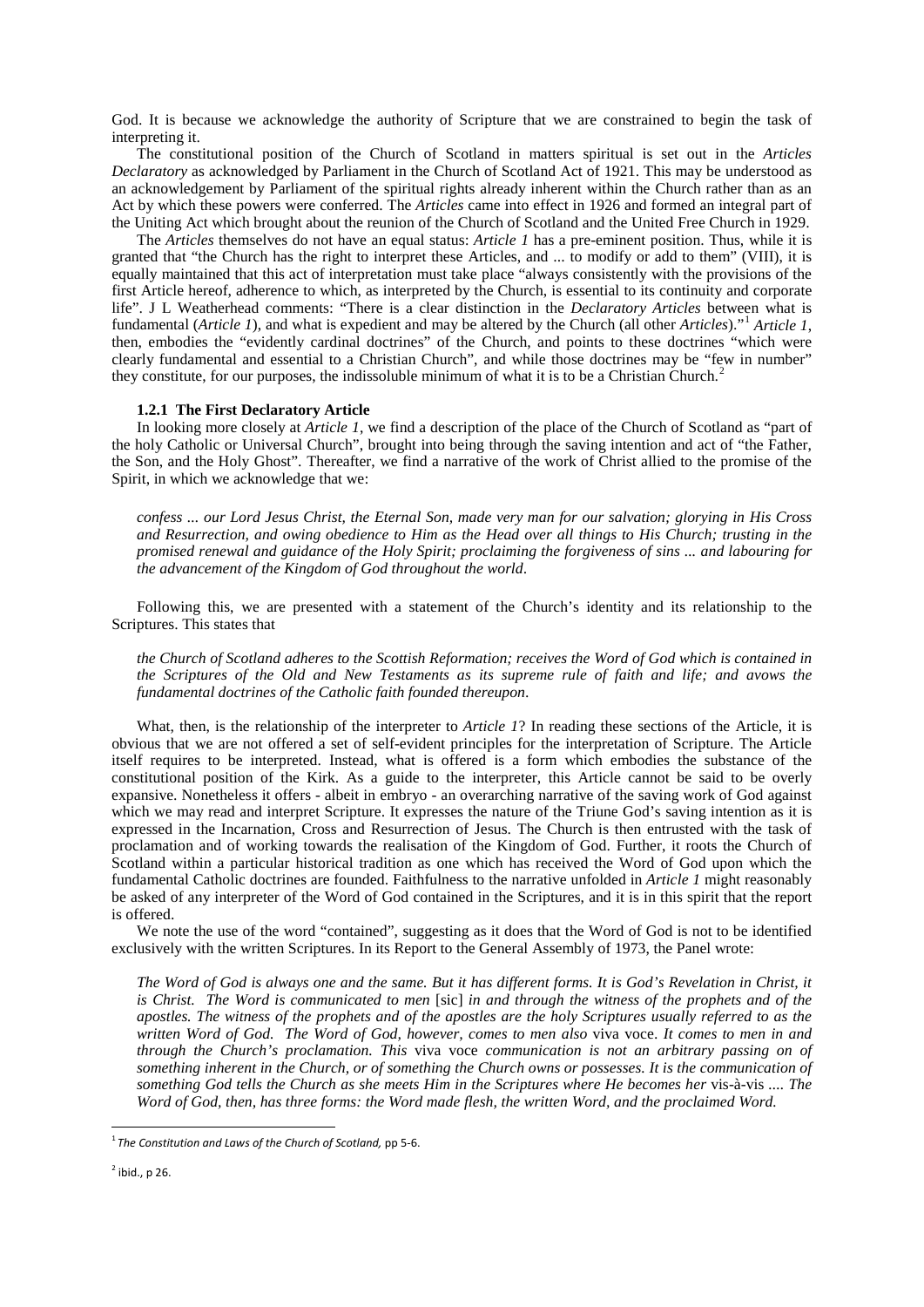### **1.3 The Task before the Panel**

The Panel on Doctrine is grateful to the General Assembly for supporting the proposal that it should prepare a study of the interpretation of Scripture. The Bible plays a key role in the construction of Christian doctrine, and its role in helping to shape doctrinal decisions has always presented the Church with the challenge of how to read it rightly, as much in recent years in this Church as in the distant past. We do not expect now to produce a definitive statement for all time, but we hope that this study may help to inform debate on our other studies over the next few years, and also contribute to the use of the Bible today within our Church.

We are grateful to a number of people who have generously given us expert assistance, especially Dr Marcella Althaus-Reid of Edinburgh University, Professor Robert Carroll of Glasgow University, and Professor Iain Provan, now of Regent College, Vancouver, as well as our ACTS representatives, Father John Fitzsimmons from the Roman Catholic Church and the Rev. Professor Frank Whaling from the Methodist Church. It has not been possible to include a full treatment of the papers they have produced, on such topics as the Bible in liberation theology and the uses of sacred scriptures among the major world religions, but their work has informed and undergirded our discussions throughout.

### **2. TEXT AND INTERPRETATION**

#### **2.1 A Variety of Approach**

The roots of this report are to be found in the Panel's study of *Christian Marriage* (Assembly Reports, 1994 and 1995) - a study which exposed quite deep division amongst Church people, who sincerely believed they were being faithful to the insights of Holy Scripture. Other instances of similar division have surfaced in recent years - for instance in varied reactions to the Toronto Blessing, and the distress recorded by many ministers and members after it was suggested in a moderatorial sermon that it was legitimate to understand the Virgin Birth of Christ as a theological but not a biological truth.

Disagreement over general principles and over specific instances of biblical interpretation is as old as the Church itself; we may assume that Peter and Paul were equally sincere in applying Scripture to the question of whether Gentiles were welcome in the Church without circumcision. From patristic literature, from the heated discussions between Reformers all committed to recovering the centrality of Scripture, from the seventeenth century theological battles that gave rise to our own Confession of Faith, from eighteenth century tussles between Evangelicals and Moderates, all the evidence indicates that there has always been a constructive tension between diverse readings (although there are consistent elements throughout, such as the divine origin of creation, the inspiration of the prophets, the importance of holding together the Old and the New Testaments, the centrality of Jesus). While this may seem disappointing it is also reassuring. It allows us to see diversity within the contemporary Church in a context of historical continuity, and therefore to feel less threatened by it. If Christians living through a time of unprecedented change, constantly confronted by new knowledge, new discoveries and new forms of communication, are not agreed as to how (if at all) these changes impinge on our view of the Bible, we need not assume there is a battle being waged in heaven for the soul and wellbeing of the Church. It would be surprising, and more worrying, if we all reacted in exactly the same way to the times in which we live.

The questions are real, and they surface constantly. In upholding "the Word of God contained in the Scriptures of the Old and New Testaments" we are not asserting that everything found in the Scriptures of the Old and New Testaments is the Word of God. Such an assertion might appear to require us to justify the slaughter of other races to make room for Israel, the number of wives King Solomon enjoyed, the wish to see babies of hostile adults battered on rocks. In our own century, too literal an identification of fragments of Scripture as "Word of God" has been made the pretext for Nazi oppression in Germany and for the apartheid supported by the Dutch Reformed Church in South Africa. Every Christian, consciously or not, brings some interpretative process to bear on the reading of the Bible. Every Christian also accords Scripture a unique status: God's Word by which all theology, all Church life and all ethical decisions must be judged. An evaluation of the whole is necessary for this, rather than the selection of proof texts.

At a later stage in this Report we look at the reasons why particular books were chosen for inclusion in our Bibles - the question of Canon, which gives unity to this diverse collection of documents and invests it with the status of divine Word. We also examine (Section 4) different ways the Bible has been understood throughout the Church's history. But knowing where we have come from is never the whole answer to the question of where we should go now.

No longer are the peoples of western Europe divided, as they were at the Reformation, according to which version of the faith they adhere to. Church members are likely to be living, working, alongside neighbours who subscribe to other faiths, or who have no faith other than the vaguest belief in a deity. Doubts and questions force themselves increasingly on people's consciousness from outside Scripture: from the physical sciences, from psychology, from daily viewing of a suffering world, from an awareness of the good to be found within other religions. There is no commonly shared belief within society in biblical authority, and very little sense of an inherited shared faith. Advances in communication which give instant access to events and information all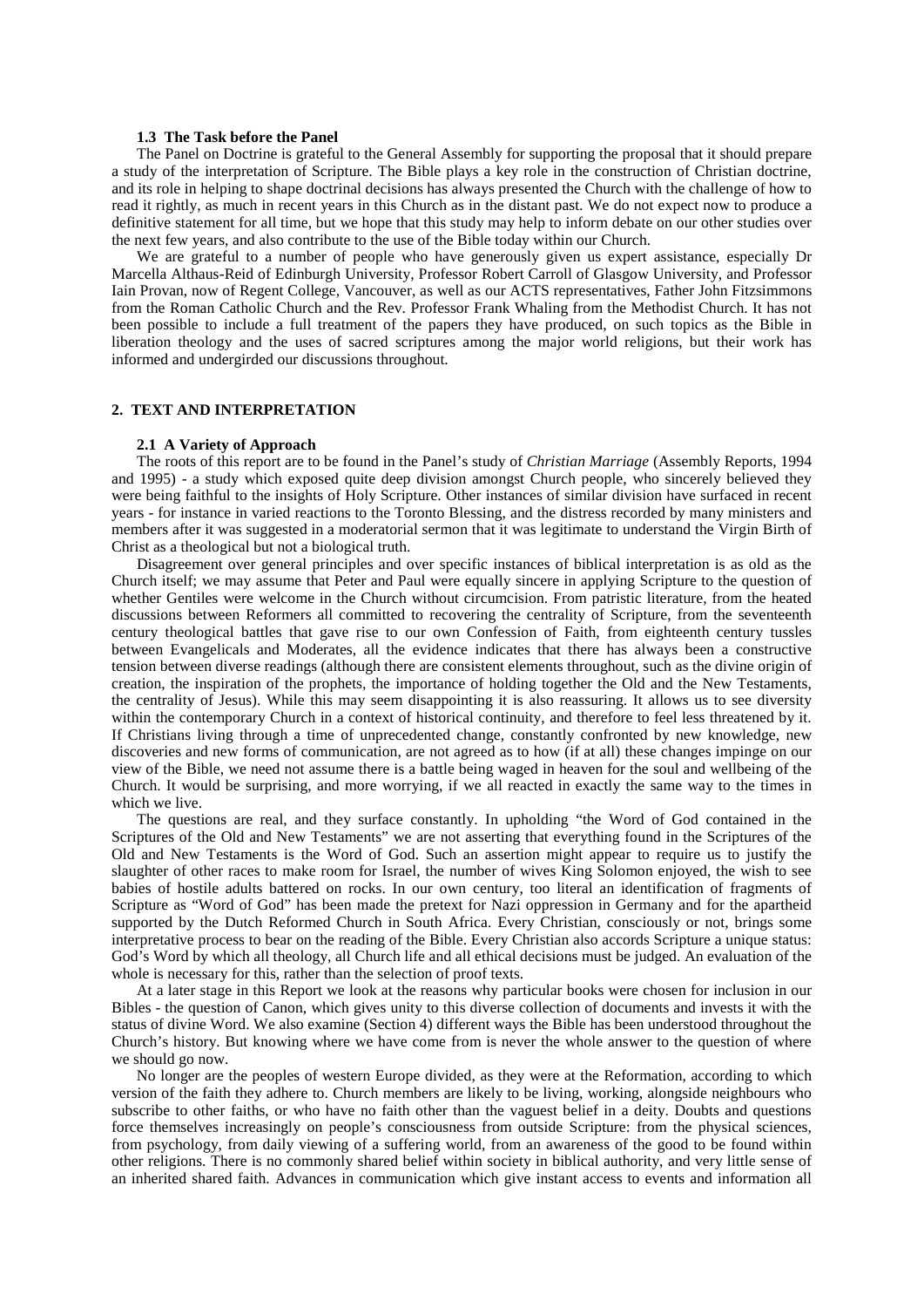around the globe, in one way drawing the world together, also fragment cultural identity by making us more aware of diversity. Schools provide young people with some insights into world faiths other than Christianity; and respect for the beliefs of others (whether we attribute this to more generous attitudes or to a weakening of our own conviction) makes it impossible for most of us to classify people as "believers" and "heathen". Insofar as the ecumenical movement has impinged at all on Church life, it has made it difficult to maintain that one's own ecclesiastical system is in every respect the best or that any single doctrinal position is the only right one.

Traditionally, Church statements and documents, whether Orthodox, Roman or Reformed - including our own Confession of Faith - have pronounced on the basis of given assumptions, without asking the prior questions. More recently the boundaries separating belief from doubt have become more blurred. For instance, even among Church members a remarkable number do not feel sure that there is any life after death.

We must hope for a recovery of confidence in Scripture. But this is unlikely to be born of the formulations that were helpful in the seventeenth (or any other) century. Perhaps it is our own commitment to the concept of *Semper Reformanda* which is really at stake. Can we be true to the insights of the past and project them on to the present and the future in ways that stir the imagination and inspire faith? Some will regard any attempt to integrate scriptural faith and modern knowledge as a dangerous slide into relativism which can only undermine the authority of God's Word. Recently, parish ministers were sent a circular headed "Reject Evolution, Support Creation" as if one were a denial of the other. Others, though, will feel that we cannot do other than present the ancient gospel in terms that take account of new knowledge and a changed culture. The way that the prologue to the Fourth Gospel re-presents the Jewish faith to a Greek readership shows that the Good News has never been static, or insulated from the world in which it is preached.

**2.2** We offer here some observations which underlie the main thrust of this Report:

#### **2.2.1 The Bible remains the supreme rule of faith and life.**

Millions of Christians around the world are nourished by the story of God's involvement with ancient Israel and the incarnation of Christ on behalf of God's world. They can testify to Scripture's continuing power to awaken, sustain and nourish the life of the faithful. Through its witness to God's self-disclosure it still points humanity to faith and hope and love.

#### **2.2.2 We always read the Bible with some degree of interpretation.**

As soon as we move beyond general statements about biblical authority we are plunged into territory where choices have to be made. Not even the most staunch defender of biblical authority is likely to contend that it reveals a uniform level of divine inspiration. Whatever their value in the total canonical scene, Esther and Jude have not proved so useful to the Church in revealing God as fully as the Fourth Gospel does. We all tend to give more or less prominence to some parts of canonical Scripture than to others.

There are also unconscious factors at work when we read the Bible: different lenses through which we all view the same light. These will depend largely on our culture, education, life experience; and the presuppositions which influence interpretation are generally easier to spot in others than in ourselves. We can understand why some affluent western Christians read the Parable of the Talents as a justification of capitalism and why Christians being exploited under oppressive political regimes may see the Exodus as a mandate for economic revolution. The fact that we can recognise such obvious connections should caution us against claiming dispassionate objectivity in our own reading. We also read through lenses.

### **2.2.3 Within Scripture itself, understanding and interpretation can be seen to evolve.**

"One of the things that gives the Bible an inner unity, unique of its kind, is the fact that later biblical writings often depend upon earlier ones. These more recent writings allude to older ones and create 'rereadings'/relectures which develop new aspects of meaning, sometimes quite different from the original sense" (Pontifical Biblical Commission: *The Interpretation of the Bible in the Church*, p 86). Continually, precepts and insights from earlier generations are adapted and applied to changed situations. Examples of this are the restatement of the ancient Law in Deuteronomy, Amos' reinterpretation of the doctrine of Election (Amos 3:1-2), the way that Paul often interprets Old Testament Scripture, the Council of Jerusalem in Acts 15. Within the pages of the Bible the Word is constantly being re-applied to the new situations in which the people of God find themselves.

### **2.2.4 There are significant issues on which it is difficult to see one clear unambiguous "biblical" view.**

It is natural that we should wish to be told "what the Bible says" on issues that concern us. But there is often no neat answer to the questions on which we seek clear solutions: for instance, questions of poverty, military service, corporal and capital punishment. Sometimes what we are really seeking is an affirmation of simplistic answers we think we already know.

We should not feel defensive either about ambiguity or about mystery. Jesus in his teaching seldom gave quick easy answers. Often he responded to one question by asking another, or turned the question back on the questioner to expose the false suppositions (or the ulterior motive) underlying it. There are within the scriptures certain statements everyone would probably regard as seminal: *eg* In the beginning was the Word .... God so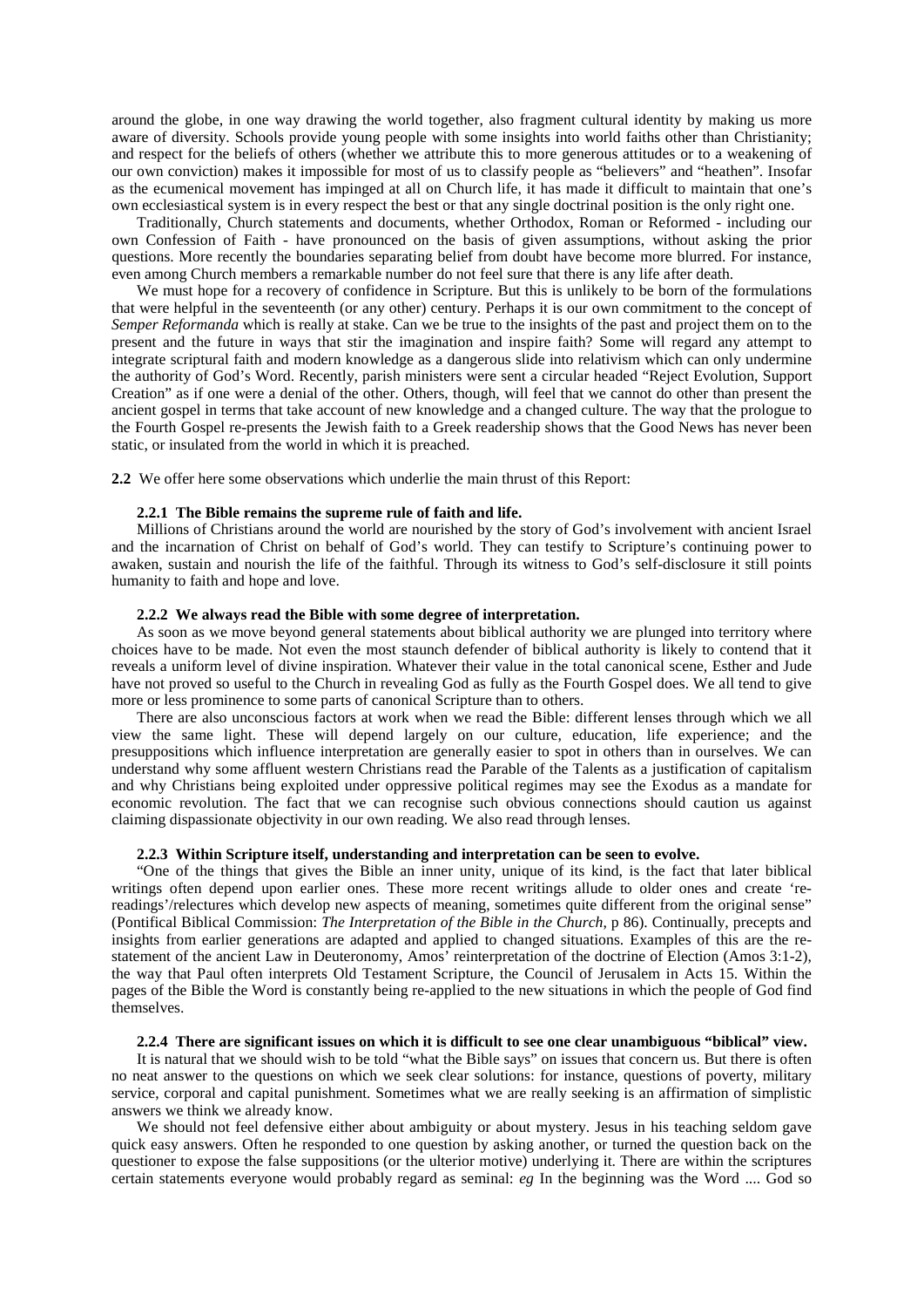loved the world .... Judge not, that ye be not judged .... I say seventy times seven .... God is Love .... Yet even these distillations can hardly be said to stand entirely on their own. The Church has a prophetic role which may often imply an element of judgement. God is many other things besides Love. The Gospel in its fullness cannot be expressed by means of soundbites or proof texts. Pastorally, we must try to help people reach the conviction that is born of search and enquiry, not conviction that suppresses all enquiry and regards any areas of doubt or complexity as sinful. If our faith does not involve development, growth, sometimes change, it bears little relation to the faith of the Apostles.

#### **2.2.5 Scripture properly addresses different people in different ways.**

Every pastor soon becomes aware of the diversity of spiritual needs within a congregation. It is a perennial part of the preacher's challenge to communicate a "word from the Lord" that will be apposite to all who hear it. For every nine who sit too loosely to their faith and may legitimately be exhorted to do more, there will be one over-anxious soul who should appropriately be encouraged to relax and do less and just soak up the reassurance of justification by grace. The same gospel can have very different implications, depending on the spiritual state of those to whom it is addressed.

On a larger canvas, this should make us wary of claiming any one authoritative insight into the interpreting of any part of Scripture. For example: many of us in the West have been encouraged to see the events of the Exodus, not as a model of social justice or as a charter for civil unrest, but as the supreme Old Testament evidence of God's great love for a chosen people and God's faithfulness towards them. The Exodus from Egypt bears witness to God's initiative of sovereign grace in spite of Israel's apparent insignificance. If others, reading Exodus in the context of a lifetime's political and economic repression, find that it confirms for them God's concern for the poor and a compassion for their own situation, it is not appropriate for us in our prosperity to say that they have got it wrong, as though they had ticked the wrong answer to a multiple choice question. Their reading may be leading them to hear exactly what God hopes and intends that they should hear.

There are dangers in according this kind of elasticity to Scripture. It can lead to selective and highly subjective interpretation, if we fail to acknowledge that we may be going beyond what the author had in mind though it is often difficult to say with certainty what any author had in mind when a passage was written two thousand or more years ago. It is helpful to recall the statement in the Westminster Confession (I:vi) that "we acknowledge the inward illumination of the Spirit of God to be necessary for the saving understanding of such things as are revealed in the Word"; but this very proper emphasis on the role of the Spirit does not in itself safeguard against subjectivism. Individuals with diametrically opposed views may both feel sure that they are interpreting Scripture with wholehearted backing from the Holy Spirit. When parts of Scripture are, as the Confession of Faith puts it, "not alike plain in themselves" (I:vii), the corporate mind of the Church is a surer guide than the conviction of any individual reader in deciding the legitimacy of interpretation.

#### **2.2.6 Scripture is unique: and yet it is related to our own experience of God.**

Academic questions about Canon are of little interest to most members of the Church. And yet we need some sense of Canon, some perception that this diverse library of books together constitutes the Bible. The entire basis of our faith is in its pages. This is not to suggest that God can be packaged in one volume, or that we can ever hope to assimilate - let alone exhaust - all that Scripture contains. It does mean that the Bible is special and distinctive. Within its pages lies the record of God's definitive self-revelation: the material by which the Church is equipped to formulate doctrine and interpret God's will for a world very different from the Bible world. Scripture is a regulator; everything since Scripture has to be related back to it and evaluated in its light.

To accord the Bible such pre-eminence involves an act of faith. This has to be said clearly and without apology. Reason alone could not lead us to the conclusion that one set of ancient documents stands in a category of its own. Reason would suggest that we might find as much value, and more relevance, in more recent illuminating writing - Shakespeare's plays, modern novels, manuals of psychology or whatever. Without trying to minimise the value of such other works, we cannot allow them to be set alongside Scripture on an equal footing. The practice adopted by some congregations in their search for relevance of following "God's Ancient Word" (the Bible) with a reading of "God's Word Today" (an extract from a book or newspaper or magazine) is confusing and can only serve to relativise the place that Scripture rightly has in Christian worship.

Yet if Scripture is regarded as too different, and too fenced around by the mystique of Canon, the effect can be to drive a wedge - or draw a curtain? - between people of the Bible and God's people now. There is of course a valid distinction to be made between those who observed or took part in the mighty acts of salvation history and ourselves who hear of them at second hand. But we love the same God - the God of our salvation as of theirs. We serve the God whom they served. God's attitudes now are presumably the same as then, and the gifts of the Spirit enjoyed in the first century are offered still to the Church of the twentieth and twenty-first. Perhaps part of the reason for people's low expectations of God, and their lack of much sense of excitement and discovery in Christian faith, is that we have separated off the Bible too much from the life of God's people now - making revelation just a matter of belief and memory, as though Christ had long ago gone into retirement.

Knowing what God did once, two thousand years ago, is not of much help if it does not open up some insights into what God has done since and is still doing. The experience of most people recorded in the Bible was not different in kind from ours now. The Christ whom we encounter in the sacrament is not a different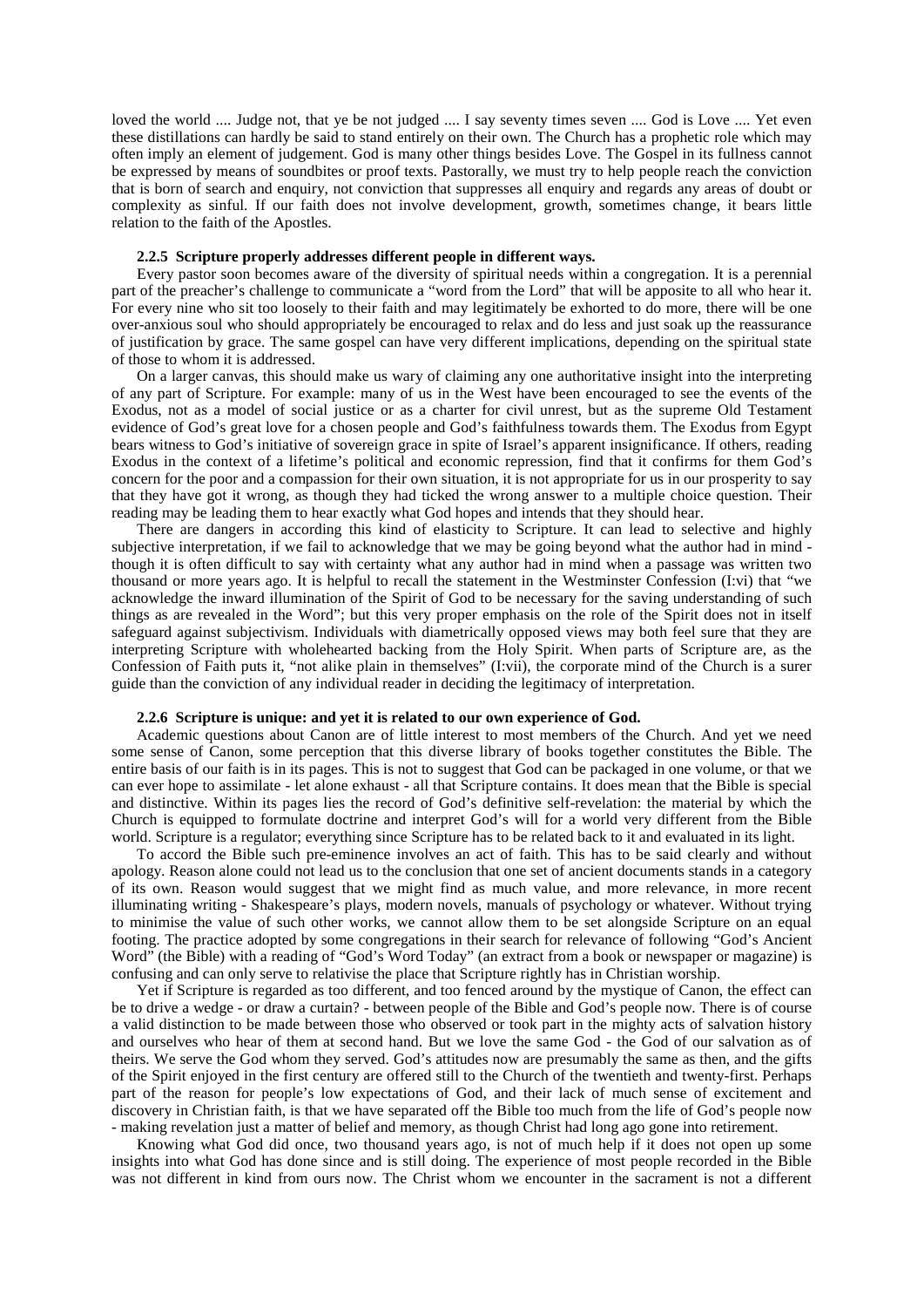Christ from the man they encountered in the days of his incarnation. Reverential faith in Scripture starts to border on superstition when it suggests a world in which, for one distinct period of history, people were reduced to robots while God performed saving works - a world in which people wrote books which were not really written by them at all, but by God.

Our hope is to help people see that the inter-action between God's free grace and our sinful humanity is as real now as it was then. We know that God can make new believers, change human lives, through the medium of bumbling sermons and faltering witness. Was the process really very different when God "spoke" through the prophets? The Bible is enhanced, and opens up new possibilities, when we acknowledge that God does work through our human lives and human efforts - and that God works in ways we will often perceive only later, with the benefit of hindsight. This is not to suggest that our sermons now have the status of holy writ. It is to suggest that holy writ may have stemmed from people not unlike ourselves.

Understandably there is in many people's minds a caution about seeing the Bible as an amalgam of the human and divine. They fear that if we ask too many questions about authors' motives and cultural context we may pride ourselves on having reached full "understanding" - thereby denying the supernatural and reducing interpretation to the level of our rationality. We believe the opposite is true. A God who years ago pushed people's pens to make sure that they only wrote according to prescription, and then stopped when the Canon was complete, would not be much help to us. A God who takes the "natural" - the human, the fallible, the fallen - and transforms it by grace, is an enormous help. If the Scriptures which inspire us all arose through such a sacramental process - human documents transformed and vivified to become Word of God - this is consistent with the incarnational belief to which they witness.

#### **3. QUESTIONS OF CANON**

The Bible contains a collection of books written by different people at different times over a period of hundreds of years. It is not, however, a haphazard collection. It comes to us as a Canon of Scripture. Canon comes from a Greek word meaning "measuring stick", and implies a definitive list of books chosen from a larger number of books which were in circulation. The choice was not made on literary grounds. Some of the books in the Bible would hardly pass muster as great works of literature. Both in Jewish and in Christian tradition the Canon pointed to books which were acceptable because they enshrined and continued to speak to the faith of the community.

The Canon is the subject of lively debate today. The precise stages by which the Canon came into being, and indeed whether some books should be in the Canon, are matters of dispute. In ordination services "the Church of Scotland acknowledges the Word of God contained in the Old and New Testaments to be the supreme rule of faith and life". This follows the Reformation approach that the Old Testament is the Hebrew Bible as defined by Jewish scholars and teachers (Rabbis), towards the end of the first century of the Christian Era, although there was and continued to be discussion as to whether several books, *eg* Esther, Ecclesiastes, Song of Songs and Ezekiel, should be included. The early Church, however, used a Greek Bible (the Septuagint) which accepted as part of Scripture the books of the Apocrypha. This is still the position of the Roman Catholic Church, while the Eastern Churches in addition accept several books beyond those normally classified as the Apocrypha. Most modern translations now include the Apocrypha, as indeed did early editions of the King James version.

The Canon of the New Testament was not finally fixed until the fourth century of the Christian Era, largely in response to claims of new revelations from heretical circles. Amid discussion concerning certain books, two main criteria seem to have been decisive. Did the books come from the early apostles and did they reflect the consensus of the faith as witnessed to and practised in the Church?

There may still be divisions within the Christian Churches as to the precise boundary of the Canon and it is always possible to raise questions as to why book "x" is acceptable and book "y" not, but it is the fact of the existence of the Canon which must be decisive for our understanding of the Bible. It speaks of authority. It holds the Old and New Testaments together, binding God's revelation to his people Israel to his decisive revelation in Christ. It also challenges us to see that amid the very diverse books which make up the Bible there is an underlying unity inviting us to read all the books as part of the whole. These were the books which spoke to and shaped the life of the believing community. They were believed to enshrine a definitive and irreplaceable revelation of God and the community's response to that revelation. In the midst of their rich variety they spoke of a distinctive faith and challenged the Church to continue to bear witness to that faith. To these books, therefore, the believing community in every age must return again and again - to ask who it is, how it must live and what its witness to the world ought to be.

# **4. THE HISTORY OF INTERPRETATION**

#### **4.1 The Effect of Translation**

However much we may wish to affirm the authority of the Canon of Scripture, one thing is clear from the history of interpretation - there never has been, and presumably never will be, one agreed interpretation of Scripture. This is not something to be regretted. It corresponds to the nature of the Bible itself, the way in which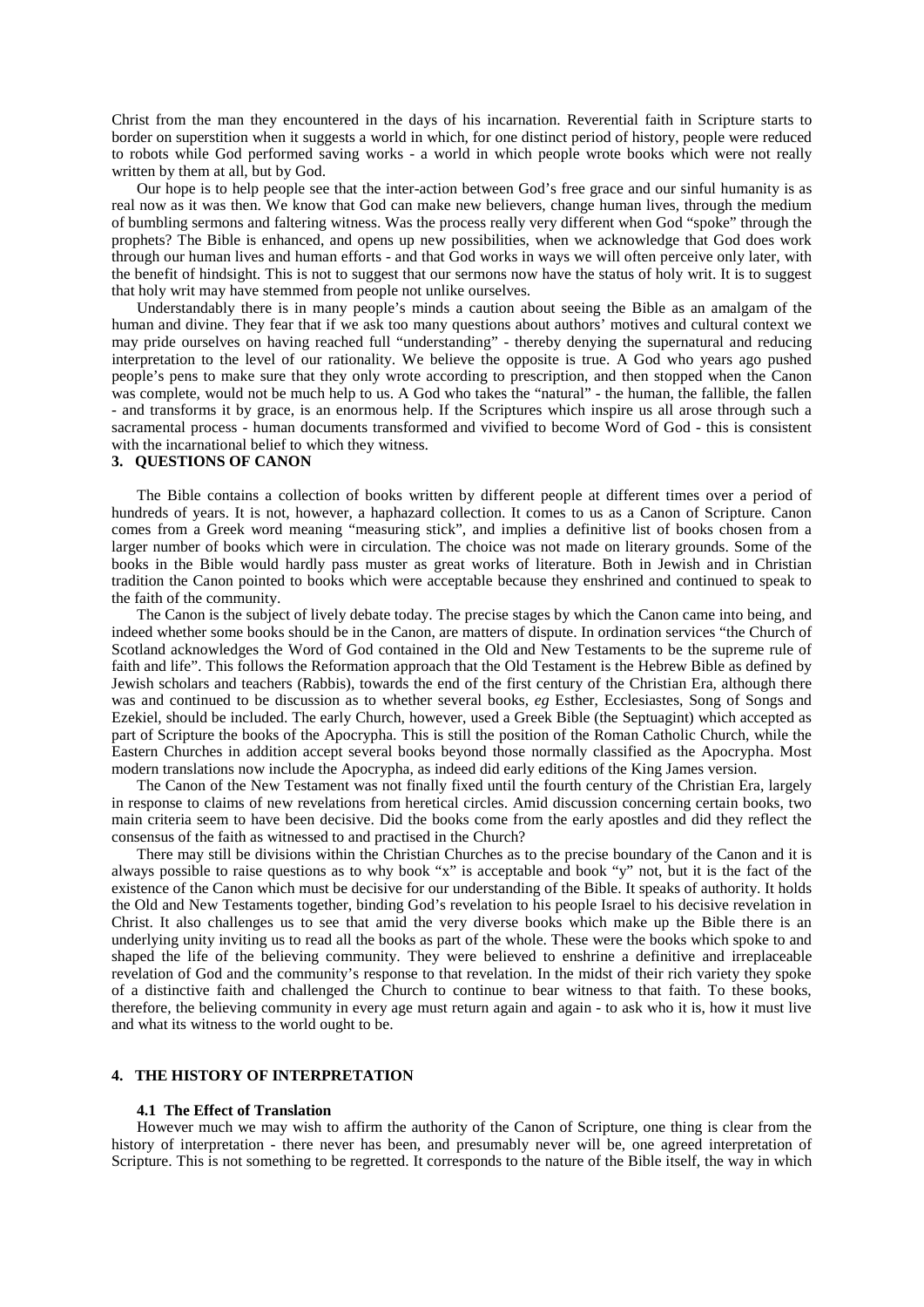it has come down to us, and the fact that it presents us, not with one neat theology, but with a tradition of faith constantly in the process of interpretation and reinterpretation.

It is helpful to remember, first, that the Bible comes to us in translation. Sometimes differences in modern translations are due to differences in establishing the original text. The Old Testament was written in Hebrew, with a sprinkling of Aramaic, the New Testament in Greek. The versions we commonly use differ in translation because translation is not an exact science but an art. This has been true from the earliest times. The Greek translation of Exodus 19:3 renders "Moses went up to the mountain of God", while the Hebrew has "Moses went up to God". The Greek text of Exodus 24:10 reads "They saw the place where God stood", while the Hebrew has "They saw God". In both cases the Greek was uncomfortable with the bold directness of the Hebrew and reflects a theology which emphasises the transcendence of God.

Let us take examples from modern translations. Here are four English renderings of the first two verses of the Bible:

### **New Revised Standard Version**

*In the beginning when God created the heavens and the earth, the earth was a formless void and darkness covered the face of the deep, while a wind from God swept over the face of the waters*.

#### **The Revised English Bible**

*In the beginning God created the heavens and the earth. The earth was a vast waste, darkness covered the deep, and the spirit of God hovered over the surface of the water.*

#### **New International Version**

*In the beginning God created the heavens and the earth. Now the earth was formless and empty, darkness was over the surface of the deep, and the Spirit of God was hovering over the waters.*

#### **Good News Bible**

*In the beginning, when God created the universe, the earth was formless and desolate. The raging ocean that covered everything was engulfed in total darkness, and the power of God was moving over the water.*

All of these translations, with the exception of the New International Version, indicate in footnotes alternative translations of certain key words or phrases. It does make a difference to our understanding of these verses whether we take the opening words to be a definite, absolute statement, "In the beginning God created ... ", or whether they are a temporal clause, "when God created heaven and earth". And what about the phrase rendered "the spirit of God" or "the power of God" or "a wind from God"? Should we opt for one of these translations and if so what guides our choice, or should we be exploring the richness in all of the translations?

Take an example from the New Testament, a passage which has been much used in discussions on the place and authority of the Bible, 2 Timothy 3:16:

#### **The New Revised Standard Version** renders:

*All scripture is inspired by God and is useful for teaching ...*

#### **The New International Version**

*All Scripture is God breathed and is useful for teaching ...*

### **The Good News Bible**

*All Scripture is inspired by God and is useful for teaching ...*

In all of these translations there is the temptation to equate scripture - especially when it is rendered Scripture, with a capital "S" - with the Bible as we know it, although our Bible did not exist when 2 Timothy was written.

# **The Revised English Bible**, however, renders:

*All inspired scripture has its use for teaching* - a translation which follows some of the early translations, including the Latin Vulgate, Luther and early English translations, including those of Tyndale and Coverdale, which add "by God", *ie* "All scripture inspired by God". This translation also appears as an alternative in the footnotes to the **New Revised Standard Version** and the **Good News Bible**.

This leaves open what scriptures are to be regarded as "inspired by God". Which translation should we follow and why? Even translations highlight the problem of interpretation.

### **4.2 Differences of Emphasis**

When we turn to the content of the Bible, differences of emphasis are apparent: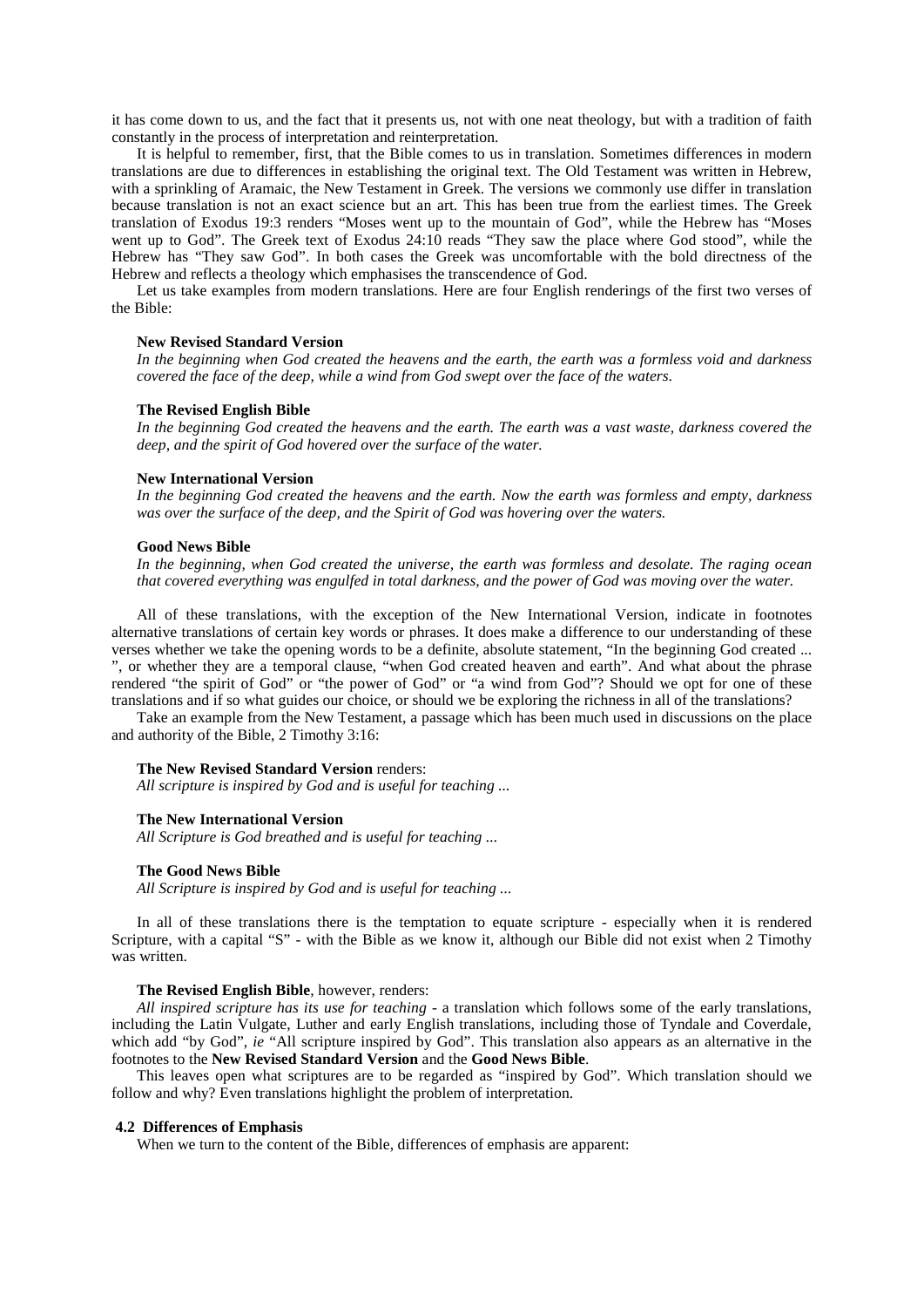(**A**) Even within the same book in the Bible we find different ways of speaking about God. Genesis is a classic example. In the traditions surrounding the patriarchs, Abraham, Isaac and Jacob, there is a clear pattern of God speaking in a very direct way. It is there at the outset: "Now the LORD said to Abram, Go from your country and your kindred ...." (12:1). It is heard for the last time in 35:11 where God says to Jacob, "I am God Almighty, be fruitful and multiply ...". At significant points in the narrative God appears to the patriarchs, often closely associated with sacred sites. This is a particular way of talking about God which has links with other parts of the Old Testament, not least with prophetic traditions with their visions and "Thus says the LORD". When we come to the Joseph story, however, we enter a different world. God nowhere intrudes directly into the narrative. There is no "Thus says the LORD". This does not mean that the narrative is not God centred. There is running through the narrative a strong sense of providence. In the denouement to the story Joseph reassures his anxious brothers that although they had sold him into slavery in Egypt, "It was really God who sent me ahead of you to save people's lives" (45:5, cf 50:20). This is a different way of talking about God and one which has closer links with other parts of the Old Testament, particularly with the wisdom literature. Both lie side by side within the one book as if reminding us that there is no one way of talking about God, no one way of doing theology.

A prophet will stand before his people and say with ringing certainty, "Thus says the LORD". He claims to know beyond any shadow of doubt what God's word and God's will are in the perplexing circumstances of his day. Not that the claim could always be taken at face value, since people in Israel were only too familiar with rival prophets proclaiming with apparently equal certainty and sincerity, "Thus says the LORD", and delivering diametrically opposed messages (*eg* Jer. 23 and 28). There were others, however, for whom "Thus says the LORD" was fantasy: " ... always I perceived that God has so ordered it that no human being should be able to discover what is happening here under the sun. However hard he may try, he will not find out; the wise may think they know, but they cannot find the truth of it" (Eccles. 8:17). Here there is no "Thus says the LORD", only a highly intelligent and perplexed man concluding that to ultimate questions in life there are no answers. He accepts that there must be a divine purpose running through life, but God has not chosen to reveal it. If there were such a thing as an agreed theology in Israel in Ecclesiastes' day, it rings no bells for him. To try to argue, as some have done across the centuries - and still do, that Ecclesiastes is not stating his own position, but only attempting to be in dialogue with a contemporary scepticism which he sets out to refute, is wholly to misunderstand the book and would never have occurred to anyone unless committed to belief in one consistent biblical theology.

(**B**) Within the Bible we find the same themes being handled very differently. Take, for example, the Exodus and wilderness wandering themes central to much Old Testament credal affirmation. For Jeremiah this was the honeymoon period in Israel's relationship with God (Jer. 2:3). Domestic friction only occurred after the settlement in Canaan. For Psalm 78, however, the whole period is a story of disobedience, of sin based on astonishing ingratitude. For Isaiah 40-55 the exodus theme is projected into the future, to become the prototype of a new and greater exodus which will see the return of the exiles from Babylonian captivity (*eg* Isa. 43:14-21; 51:11-12).

Or take the Melchizedek tradition. Melchizedek, priest king of Salem, flits briefly in and out of the Abram story (Gen. 14:18-20). He reappears in Psalm 110 seemingly to justify the priestly role of the Davidic king in Jerusalem, the Davidic family not coming from the accepted priestly ranks of Aaron or Levi; "seemingly" because anyone who dogmatises about Psalm 110 has never wrestled with the Hebrew text. He then reappears in Hebrews 7 in a *tour de force* of interpretation, which owes much to the paucity of information about Melchizedek, to justify the high priesthood of Jesus, a high priesthood infinitely superior to what Judaism had to offer. Would the author of Hebrews have used this interpretation unless he was addressing a situation in which Jewish converts were in danger of relapsing into Judaism? It is but one step along the same interpretative road when in early Christian apologetic the bread and wine Melchizedek brought become the Eucharist.

(**C**) We face the same issue when we look at the way in which different New Testament writers handle the relationship of the Gospel to the Old Testament. They all believe that the story of Israel does come to its climax in Jesus. But there is no agreed way of saying this. Matthew makes liberal use of the fulfilment formula: "All this took place to fulfil what had been spoken by the prophet" (*eg* Matt. 1:22). John prefers to shape his theology at this point round a series of great "I am" sayings, for example "I am the good shepherd" (John 10:11), all of which draw on Old Testament themes. Paul's approach is again different. He appeals to the Abraham tradition as gospel, good news freely available to both Jew and Gentile on the same basis; while Hebrews has a much richer variety of ways of introducing material and texts from the Old Testament than we find anywhere else.

### **4.3 Early Jewish Interpretation**

There is a memorable passage in Isaiah 40:6-8, which claims that*: "All flesh is grass, and all its beauty like the flower of the field";* and goes on to say, *"The grass withers, the flower fades; / but the word of our God will stand for ever".*

As nearly all modern translations make clear, the original context points to "all flesh" being a reference to the human race - "all mortals", "all peoples", "mankind" - to cite a few translations. The prophet is reminding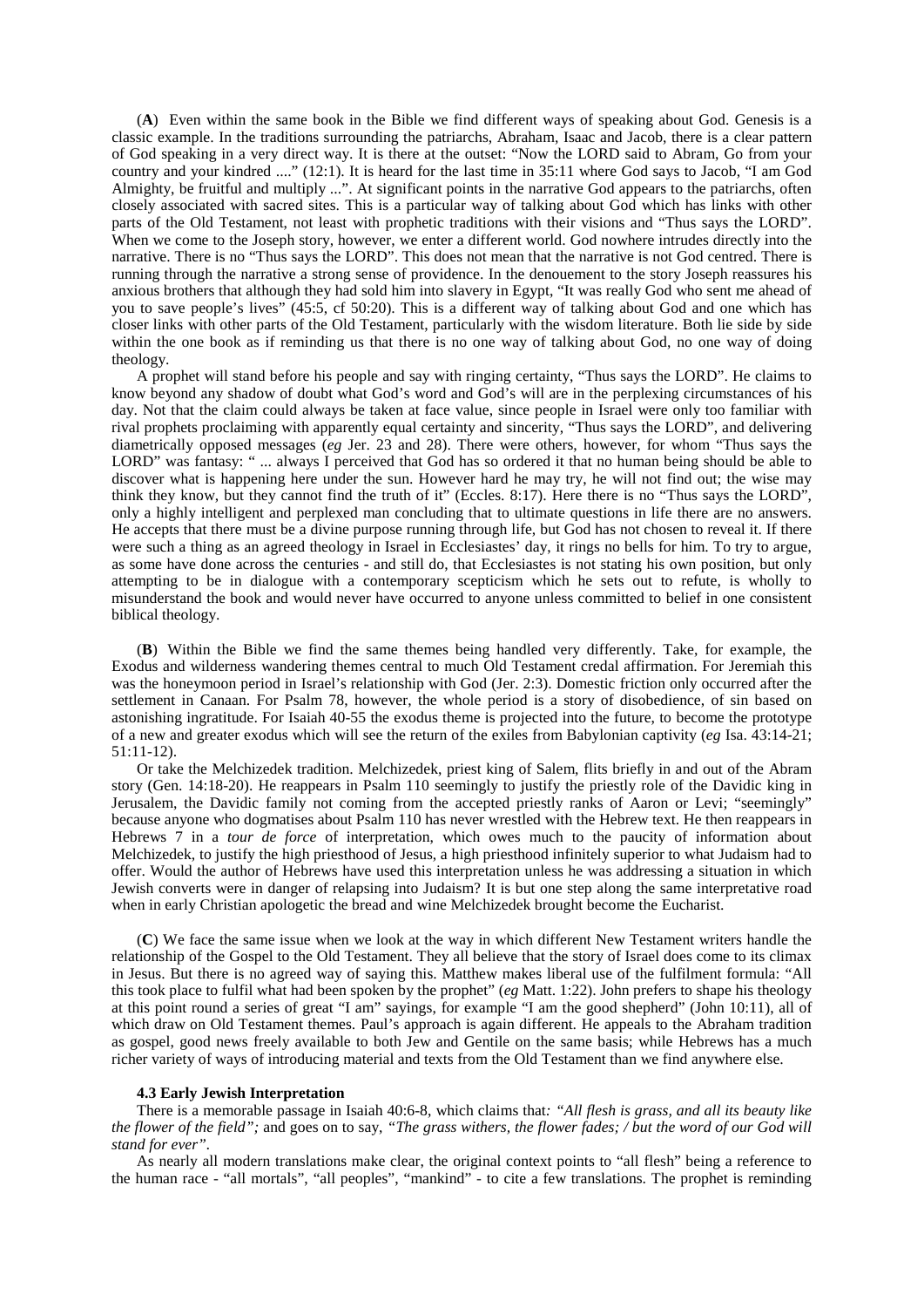the bruised people of Israel in exile in Babylon that everything human, including the greatness that is Babylon, is transitory, touched with the frailty of mortality. The only permanence lies with God and his word. The Aramaic Targum, however, a translation produced to help Aramaic speaking Jews to understand the Hebrew when it was read in the synagogue, renders:

*All the wicked are as grass, and all their strength as the flower of the field ...*

*The wicked man dies, his thoughts perish; but the word of our God abides for ever.*

Now it is only the wicked who are compared to the withering grass and the fading flower. A prophetic word to a people whose faith was under threat in the bitter experience of exile has been replaced by a word for a different context within the life of the religious community, where the translator is conscious of the contrast and the tension between those who must be classified as "the wicked" and those who belong to "the righteous". This is the lens through which he reads the text. Interestingly the Letter of James does the same, echoing the text in 1:9ff and applying it to the rich who "will disappear like the flower" and "wither away". Here some of the sociological divisions which were threatening to tear apart the Christian community provide the lens through which the text is being read.

The Qumran community from which the Dead Sea Scrolls come believed they were the true Israel. Separated from the corruption of the world, they believed they were living in the last times, preparing for the final battle between good and evil. So they took passages from the prophets, notably Nahum and Habakkuk, ignored their original context and gave them an interpretation which mirrored the events and personalities impinging upon their own life. They believed that the original prophets were dealing in "mysteries" which they could not understand, since they were related to the end time and would only be revealed at that time. There is a certain similarity here to Matthew's use of prophetic texts. Again the context in which the community believed it was living provides the clue to the interpretation.

A Jewish student in training to become a Rabbi commented, "That God gave the Torah to Israel we all accept; but what it means, ah, that is another question". This was always the Jewish scholarly attitude and there never was any embarrassment in being unable to come to the same conclusion. This is amply demonstrated in the Mishnah, the second century compilation of Rabbinic teaching and in the later Talmud (the Teaching). To take but one example - on what grounds was divorce acceptable within the Jewish community? There is only one verse in Torah which tackles this issue - Deuteronomy 24:1. This permits a man to divorce his wife "if he finds something objectionable about her". The key question then is what does the word translated "objectionable" mean? The Rabbis offered different interpretations. Shammai concluded from this that a man ought not to divorce his wife except on the grounds of adultery; Hillel argued that a man may divorce his wife if she does anything which displeases him. Akiba claimed a man may divorce his wife if he finds another fairer than she, quoting other words from the same verse "she does not please him". All accept that the text is authoritative, all quote the text to support their conclusion and all come to very different conclusions.

# **4.4 Christian Interpretation**

# **4.4.1 The earliest period**

When we come to the early Church we enter a period which, although it had its different approaches to Scripture, is characterised by a rich allegorical approach, which owes much to earlier Jewish and Greek norms of interpretation which flourished at Alexandria. Origen's impressive Scripture commentaries are largely unintelligible without a prior knowledge of his earlier Jewish counterpart Philo. Early Christian interpretation was based on the Greek (Septuagint) text which provided the canon for the Church, a view passionately defended by Augustine in face of questions raised by Jerome who had some knowledge of Hebrew. Augustine provides a good illustration of this allegorical approach in his commentary on the Psalms. He argues that the person referred to in Psalm 1:1 must be none other than Jesus, since no other person comes near to the perfection implied in the words of the verse. He goes on to claim that "the tree planted by the streams of water" in verse 3 is Jesus "who draws in the water, the sinful people as they course along, into the roots of his moral law". This kind of approach to the text became firmly established in Christian tradition and still has its advocates. It is important to note, however, that this was only one of the ways in which Augustine, in his interpretation of Scripture, sought to communicate his belief in the love of God which comes to us in Jesus.

#### **4.4.2 The Reformation in Europe**

Since we stand within the Reformed tradition, let us take a look at the way in which the two dominating figures of the Reformation, Luther and Calvin, handled Scripture. They may be united in their belief in the unique authority of Scripture, but they are often poles apart in their interpretation of it.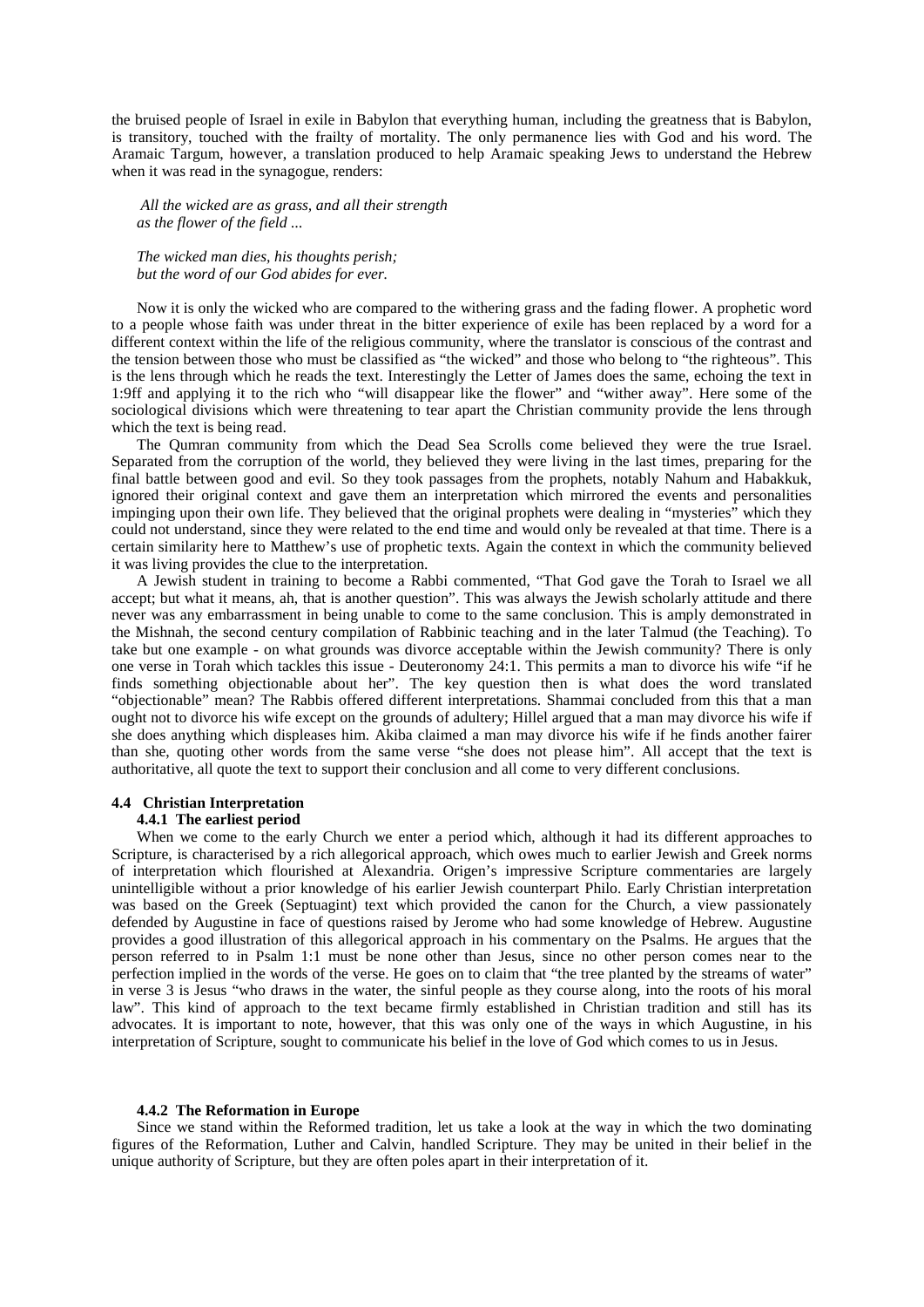Luther, in his early lectures on the Psalms, offers us five different interpretations of the words in Psalm 18:11, "He made darkness his covering". They refer to:

- 1. the riddle and darkness of faith;
- 2. God's dwelling in unapproachable light, hence we must enter into analogical darkness and ascend to him by way of denials;
- 3. the mystery of the incarnation, God hidden in humanity which is his darkness;
- 4. the Church and the Virgin Mary in both of whom God is concealed;
- 5. the sacrament of the Eucharist in which He is completely concealed.

Luther is here very much the child of the spirituality and the interpretation of Scripture in the Middle Ages. Calvin will have none of this. He is content simply to interpret the words in the context of the coming of the awesome God to his people.

In Psalm 118:12, the Psalmist describes those who threaten him as being "like bees ... like a fire of thorns". "Like bees" Luther takes to be an analogy of Christ to the Jews, stressing his greatness compared with their tiny size: "And as the bee does not overpower and does not kill man, but only penetrates in a tiny place of the whole man, and yet by this removes all good for itself, so the Jews stung Christ on the tiny spot of his being, that is, only in the humanity, but were unable either to overpower or to kill the whole Christ." He then applies the analogy to the followers of Christ: "Therefore every persecutor of his is like a bee to him, which he should magnanimously receive and despise and on which he should seek vengeance in the name of the Lord." As for the "thorns", "fire among thorns is useful because it devours only thorns and clears a larger area. So the Jewish persecutors laid themselves waste and enlarged the Church all the more. Both can also be understood in a good sense thus, that like the bees which lose their stinger when they sting, so the ungodly are converted by the patience of the saints whom they sting and lose their rage and desire to inflict harm. Similarly, like fire among thorns, they consume themselves through patience and afterwards become fruit-bearing trees. And in this way vengeance is done in the name of the Lord".

In his later commentary on the Psalms, Luther is more restrained in his use of the similes. He notes, for example, that an angry bee stings, although it knows that when it loses its sting it will die. This he applies to the enemies of Christ, and in particular "the council of Jerusalem ... when they had determined to kill the Son of God". No longer is there any distinction between the stung humanity of Christ as opposed to the whole Christ, no longer any use of the simile to point to the ungodly converted by the patience of the saints. Luther's focus remains Christological, but it is a Christological approach which is freeing itself from some of the more fanciful mediaeval spiritualising of the text.

Calvin's comment on Psalm 118:12 is much briefer. The fury of the Psalmist's enemies "is set forth in comparing them with bees, which, though not possessed of much strength are very fierce ... and occasion no little fear". As for the fire of thorns, it "at first makes a great crackling ... but soon passes away. What it amounts to is that David's enemies had furiously assailed him, but that their fury soon subsided". Again we notice how Calvin is concerned to contain his comment within what he considers appropriate for the interpretation of the Psalm, as a Psalm of David. Thus Calvin is focusing upon what he believes to be the literal meaning of the text. This was to be an important element in the Reformation concern to rediscover the meaning of the Word of God. Nevertheless Calvin was not concerned merely to place a psalm in its context in the life of David. His approach is thoroughly Christological. For him, David portrays and points forward to the revelation in Christ, the king to come. For Calvin there is no conflict between a literal understanding of Scripture and its witness to the story of salvation in Christ.

Calvin is also happy to accept that there are places where, because of the difficulty of the text, no certainty is to be had. Thus on Psalm 89:19 he comments: "In so doubtful a case, I leave everyone to adopt the conjecture which appears to him most probable."

What Luther and Calvin share is an unquestioned belief in the authority of Scripture as central for Christian life and doctrine. What the history of interpretation, however, underlines is that even when there is this common assumption about the authority of Scripture, this does not lead to a consensus in interpretation. Indeed some of the most bitter disputes about the nature of the Church and the Sacraments, for example between Luther and Zwingli, hinged upon different interpretations of certain verses in Scripture.

It is important that we should recognise this and not make modern biblical scholarship responsible for all lack of certainty as to what Scripture is saying, as if there was once a golden age when within the Church all agreed as to how Scripture should be interpreted. It is comparatively easy to look back and identify the main theological, intellectual, social and cultural factors which influenced the way in which Scripture was being interpreted in the past. It is far more difficult to accept that our interpretation is similarly influenced by who we are today.

### **4.4.3 The Scottish Reformation**

The ratification of the *Scots Confession* (1560) may be taken as the event which established the reformed Church in Scotland, and its understanding of the relationship of Scripture to the *Confession* is a particularly interesting one. Thus, in the Preface to the *Confession* it is held that: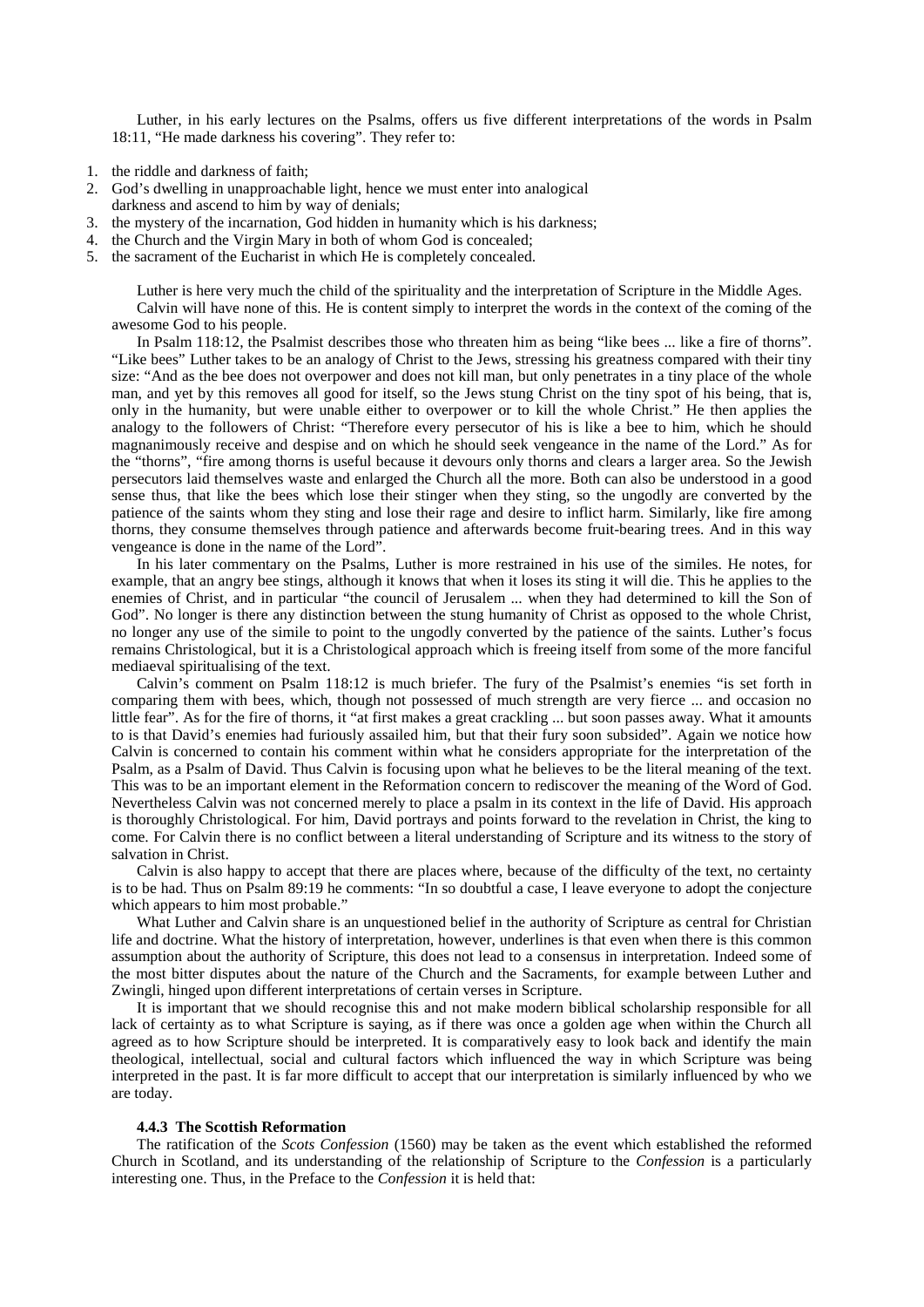*... if any man will note in our Confession any chapter or sentence contrary to God's Holy Word, that it would please him of his gentleness and for Christian charity's sake to inform us of it in writing; and we, upon our honour, do promise him that by God's grace we shall give him satisfaction from the mouth of God, that is, from Holy Scripture, or else we shall alter whatever he can prove to be wrong.*

Therefore, the *Confession* establishes the priority of Scripture over *Confession*, and establishes a relationship between Scripture and *Confession* which is inherently dialectical. This points to a creative locus through which we may hear the Word of God, and suggests that in the dialogue between Scripture and *Confession* there will be found the path to the right interpretation of Scripture.

The First Book of Discipline of the same year, in its First Head ("Of Doctrine") declares it "necessary that [the] Evangel be truly and openly preached in every Kirk". By way of explanation it adds, "By preaching of the Evangel, we understand not only the Scriptures of the New Testament, but also of the Old; to wit, the Law, Prophets, and Histories, in which Jesus Christ is no less contained in figure, than we have Him now expressed in verity. And, therefore, with the Apostle, we affirm that "All Scripture inspired of God is profitable to instruct, to reprove, and to exhort". In which Books of Old and New Testaments we affirm that all things necessary for the instruction of the Kirk, and to make the man of God perfect, are contained and sufficiently expressed".

Head IX (2) is entitled "For Preaching, and Interpreting of Scriptures, &c". This does not deal with the principles of interpretation, but with arrangements for establishing what came to be known as "the exercise", which, they say, "St Paul calleth prophesying." It is to take its form from the description at 1 Corinthians 14:29. The following comments on the manner in which these interpretative exercises were to be conducted may bear repetition:

*But lest that of a profitable exercise might arise debate and strife, curious, peregrine and unprofitable questions are to be avoided. All interpretation disagreeing from the principles of our faith, repugning to charity, or that stands in plain contradiction to any other manifest place of Scripture is to be rejected. The interpreter in that exercise may not take to himself the liberty of a public preacher, yea, although he be a Minister appointed; but he must bind himself to his text, that he enter not by digression in explaining common-places. He may use no invective in that exercise unless it be with sobriety in confuting heresies.*

Although the authors of the Book of Discipline thought it "a thing most expedient and necessary, that every Church have a Bible in English", they did not prescribe any particular translation, and neither they nor the authors of the Confession of Faith made any pronouncement on the Canon. In 1579 the first Scottish printing of the Geneva Bible was completed and, at the request of the printer, the General Assembly provided a preface dedicating it to the King. The translators of the Geneva Bible did not exclude the Apocrypha from their labours. It may be that in the earliest post-Reformation years that attitude of the Kirk was similar to that of the (generally Calvinistic) Thirty-nine Articles of the Church of England: "In the name of the holy Scripture we do understand those canonical Books of the Old and New Testament, of whose authority was never any doubt in the Church. [Here the Old Testament books are listed.] And the other Books (as Hierome saith) the Church doth read for example of life and instruction of manners; yet doth it not apply them to establish any doctrine." Calvin himself cites Apocryphal books in the *Institutes.*

#### **4.4.4 The Bible after the Reformation**

Much of the seventeenth century in Europe was devoted to religious wars as the fierce disputes between Reformation and Counter-Reformation interacted with national and political interest. The Reformation recovery of the centrality of Scripture owed much to the "New Learning" of the Renaissance. This had given scholars access to manuscripts which allowed them to make more accurate translations into various vernaculars, and the Reformers believed that this scholarship could serve people's access to the Word of God.

There were, however, other aspects of the new learning. One was an increasing insistence on checking by investigation, rather than simply accepting authority. If Galileo was right in questioning the old and firmly held belief that the earth was at the centre of the universe, in principle, anything could be questioned: the authorship of the Pentateuch for example, or the attribution of New Testament letters to Paul or John. The tools which were accelerating discoveries in the natural world, the medical discoveries arising from anatomy, the geographical discoveries arising from exploration, were basically investigative. The message was: "Don't take it on trust or authority: look and see."

The huge expansion in natural science and the related technologies as materials came to be better understood, led to a huge confidence that there was publicly ascertainable truth, and common standards of reasonable evidence which freed people from the claims and counter-claims of warring "authorities". Weariness and distress at the pointlessness and barbarity of the wars of religion was beginning to replace the fierce alignments of the post-Reformation decades, and a broad consensus began to emerge that civilisation depended on such principles as tolerance of diversity where there was no proof that could be agreed upon, and on public laws which were based on general consent.

In Britain, the period we think of as "Modern Britain" depends on these assumptions: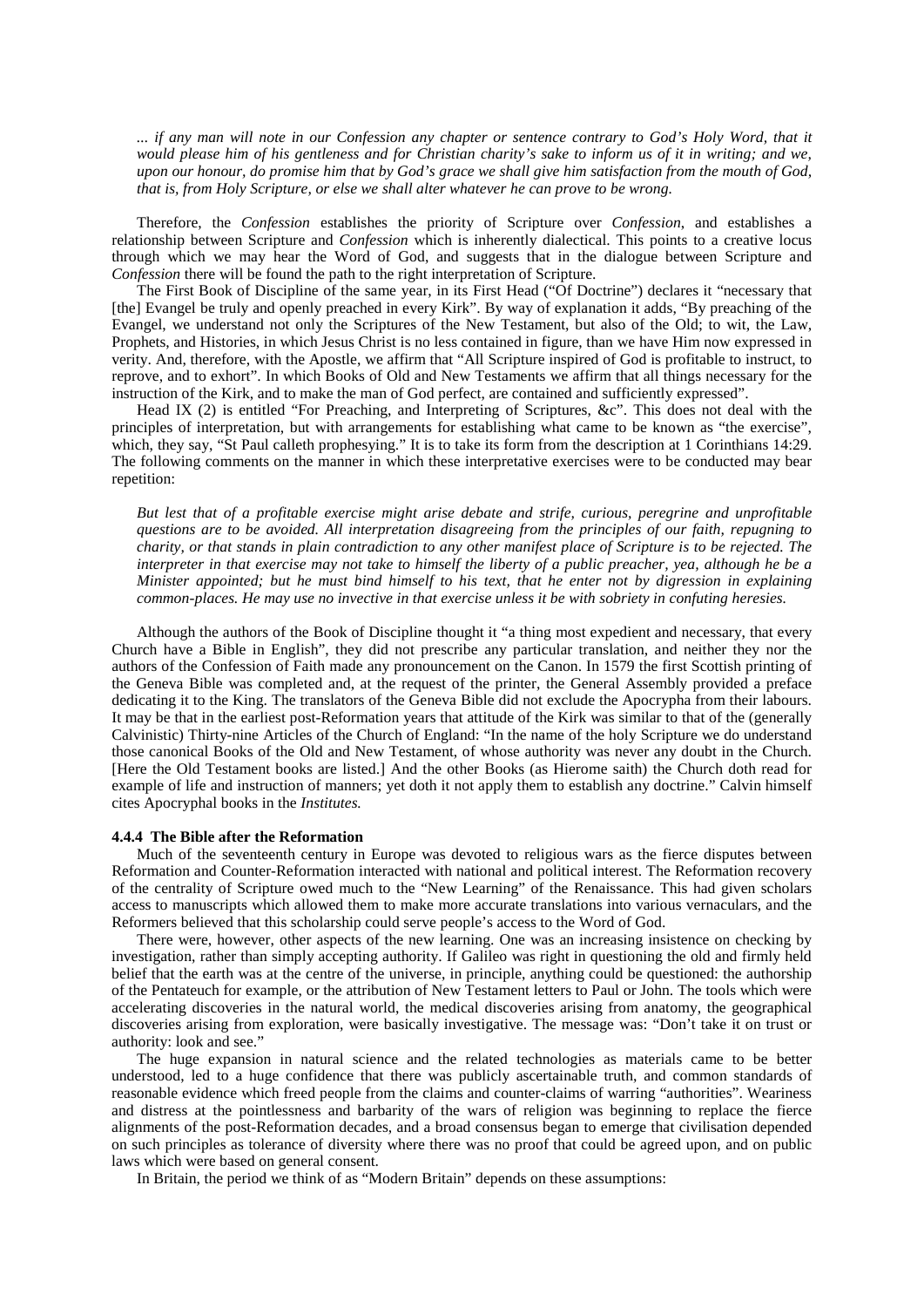- \* people have an obligation to respect publicly agreed views, which depend on scientific proof and moral consensus;
- where there is no scientific proof or moral consensus, personal opinions are to be respected so long as they do not infringe the rights of others, *eg* a minority group cannot dictate to the majority consensus.

In the last two hundred years, the impact of "modernity" on Christianity in Britain has been significant. What has been positive and what has been negative in it remains a matter of controversy.

In relation to the interpretation of Scripture, there have been divergent tendencies in modern theology. The "liberal"/"radical" traditions have agreed that the study of Scripture should be conducted on the same principles as the study of any other text, *ie* questions about authorship, transmission, context, genre, *etc*, are all open. The methods of critical enquiry sought to establish

- 1. the best available text, given knowledge of variants and how they emerged [textual criticism];
- 2. the sources of texts in literary precedents to the existing manuscripts (*eg* the Q "sayings" source behind the Synoptic traditions in Matthew, Mark and Luke's Gospels) [source criticism];
- 3. the stages and forms of oral transmission before the text was finally written [form criticism];
- 4. the historical/sociological context of documents which clarify the meaning of the text [historical criticism];
- 5. the editorial contribution to the final shape of the text through selection and focus of material [redaction criticism].

In all these cases, "criticism" does not have the negative overtones that the word has in general conversation. It means something more neutral, like "discernment". But it does threaten fundamentalist views of the Bible which assume verbal inerrancy or guaranteed dictation by God.

For together, these techniques of investigation suggest and document human elements in the process of Scripture coming to be written: a scribe finds a passage puzzling, and adds a note which becomes part of the next text. Something in the Jesus tradition is not meaningful for a particular community and it is ignored or altered. An editor has a certain theological intention, and shapes the material at his disposal to fulfil it.

These human processes do not of themselves determine the question of truth or of inspiration, but they increase the recognition that whatever happens in the writing of Scripture, it is not a mechanical process of divine dictation. Comparisons with other forms of ancient writing show similar tendencies (like the attribution of authorship to heroes of the past, *eg* Moses, when the substance of the material appears incompatible with that on grounds of dating and content.)

The assumption that the methods of scientific-historical research apply as fruitfully to Scripture as to other texts has yielded huge insights into the dynamic interaction between community and context and the sense of God's presence and working. (It should also be said that the assumptions of the new critics were themselves in turn open to debate).

They have also raised subsequent theological questions. For if Scripture is as human a collection of documents as it seems to be, at all levels from textual transmission and mistransmission to theological debate, wherein lies its specialness, its uniqueness, its normative relation to faith and life?

The Enlightenment was, on the whole, hostile to authoritarian dogma, seeing that as the source of barbarity and infantile superstition. It had, across many national frontiers, a shared confidence in the power of reason, both at the intellectual level (what counts as evidence? what counts as a good argument?) and at the moral level (the basic sanity of human beings on matters of co-existence). David Hume, the main Scottish philosopher of the Enlightenment, was clear that this was not just a matter of abstract rational thought. "Reason is, and ever ought to be," he wrote, "the slave of passion." Motivation came from feeling, but these were "sane" and educable feelings, the feelings of civilised people.

From this period we can date the beginnings of characteristically "modern" Western society, and its exports via colonialism to other parts of the world; the sense of the individual and his/her rights; the reduction in the power of the theocratic state (where a dominant religious group could dictate with legal sanctions how people lived, worshipped and educated their children); the conviction that minorities deserve protection unless they are threatening the life, freedom or well-being of others; the right to "free-thinking".

Although Scotland continued to be in many obvious ways a Reformed country, it also shared with the rest of Western Europe the beginnings of industrialisation and secularisation. The educated bourgeoisie, which was deeply influenced by the climate of Enlightenment thinking and feeling, came to take it pretty much for granted that natural reason and empirical scientific investigation were the authentic ways to knowledge, and that appeals to revelation or authority were self-contradictory or unverifiable. The extension of travel to other cultures made people more widely aware of other religious traditions and the view that religious belief was influenced, if not determined, by social, cultural and psychological factors began to be explored.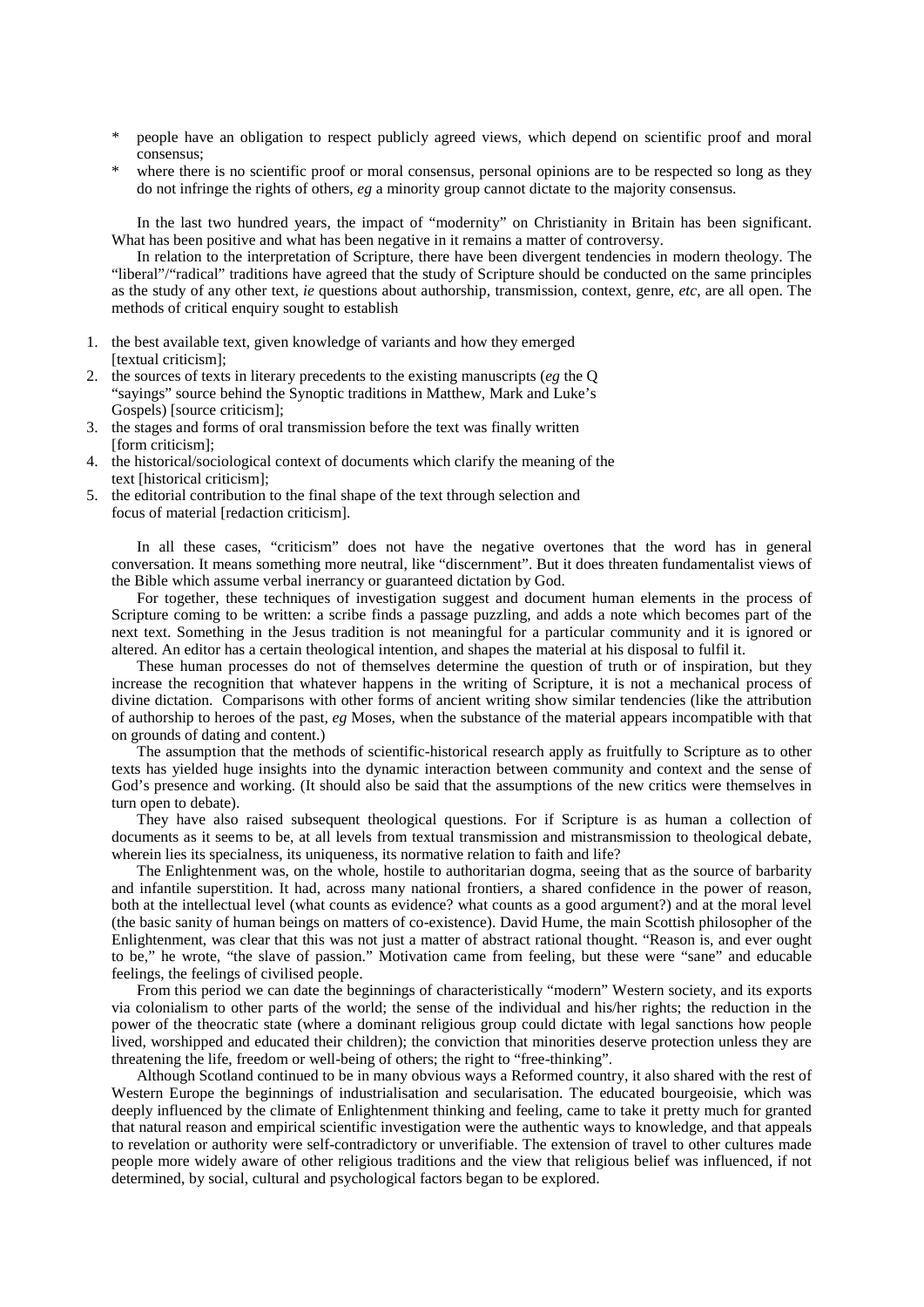By the end of the eighteenth century, "the Age of Reason" as it has been called, there was a reaction against what many felt was a rather sterile rationalism. In the general culture, the Romantic Movement was marked by a huge counter-emphasis on experience and feeling; and within theology the impact of Methodism with its appeal to the individual heart and the intense experience of personal conversion had a lasting impact on the style of Protestant evangelical life.

The climate of modernity was then characterised on the whole by a positive and confident view of the powers of science, and an optimistic view of historical progress where human beings, given proper education, were capable of creating a humane and enlightened society.

This was very unlike the spirit and anthropology of Protestant Orthodoxy and various theological battles raged in the Churches between "Moderates" and Evangelicals, and between biblical scholars and systematic theologians. The heart of this debate in some ways focused on the Gospel traditions, and questions of how much the sayings and actions of Jesus in the four gospels were what we would call historically verified and reliable sources of information. It is clear from the history (and the art) of different societies and places that all communities tend to project on to Jesus aspects of their own society, and that was clearly true of Enlightenment Modernism as well as of earlier periods. These debates continued in developed form throughout the nineteenth century, surfacing in classic debates, as in the McLeod Campbell and Robertson Smith cases in Scotland and the controversies surrounding Catholic Modernism elsewhere.

#### **4.5 Truth and Interpretation**

All these developments raise the important issue of different facets of truth in Scripture. They have not merely theoretical but practical consequences for the Church.

Part of the Church's task is to help readers to distinguish between different types of truth – to acknowledge that poetry may be as enlightening as prose. Strictly factual biographies of Hamlet or Macbeth would almost certainly be less enlightening than what Shakespeare made of them; but if we have only Shakespeare's version there is no way to construct a biography in our usual understanding of that genre.

Are there dangers in acknowledging that any parts of Scripture may be imaginative or poetic - dangers of subjectivity, selectivism, and at worst the scaling down of mystery and miracle to the level of our own understanding? The question of different facets of truth is, however, clearly raised in the Scriptures themselves. A good instance is in the different records of the death of Jesus.

Mark, whose gospel is almost certainly the earliest, tells us that when Jesus died "the curtain of the temple was torn in two from top to bottom. And when the centurion who stood there in front of Jesus [heard his cry and] saw how he died, he said, 'Surely this man was the Son of God'." (Mark 15:38,39)

We know why that curtain was significant. For centuries it had separated off the inner sanctuary, the Holy of Holies, from Jewish worshippers. The space behind it was penetrated only once a year, on the Day of Atonement, by the High Priest. Its tearing at the moment of Christ's death is evocative of much that the early Church came soon to believe about the atoning death of Christ, about his priesthood and his opening of the Kingdom of Heaven to all believers. These are motifs that we find spelled out more fully in the later Letter to the Hebrews (9:24; 10:14,19):

*Christ did not enter a man-made sanctuary that was only a copy of the true one; he entered heaven itself, now to appear for us in God's presence ... by one sacrifice he has made perfect for ever those who are being made holy .... Therefore, since we have confidence to enter the Most Holy Place by the blood of Jesus, by a new and living way opened for us through the curtain, that is, his body, and since we have a great priest over the house of God, let us draw near to God with a sincere heart in full assurance of faith ....*

Did the Church believe these things about Jesus because the temple curtain had been supernaturally torn in two at his death? Or does that tearing of the curtain represent and symbolise what the Church believed? No one can give a categorical answer, but in many ways the incident is more telling and more convincing when it is seen as poetry than when it is seen as fact. If it is fact, then Christian belief about Jesus is based partly on a dramatic miracle - on exactly the kind of "sign" that he had warned his public not to seek - and only the centurion arrived at the truth through faith and through observation of Christ. Moreover, if the Saviour's dying had been marked by such an unmistakable affirmation as the destruction of the curtain that screened off the Holy of Holies, this would surely have compelled the Jewish Establishment to concede that something momentous had happened. A God who suddenly coerces people into faith in this way is inconsistent with the Gospel picture of a God who encourages people to ask questions and to make their own leap of faith.

The likelihood that we are dealing here with theological poetry rather than historical prose is reinforced when we read Matthew's extended account. Matthew says (27:50-54):

*And when Jesus had cried out again in a loud voice, he gave up his spirit. At that moment the curtain of the temple was torn in two from top to bottom. The earth shook and the rocks split. The tombs broke open and the bodies of many holy people who had died were raised to life. They came out of the tombs, and after Jesus' resurrection they went into the holy city and appeared to many people. When the centurion and those*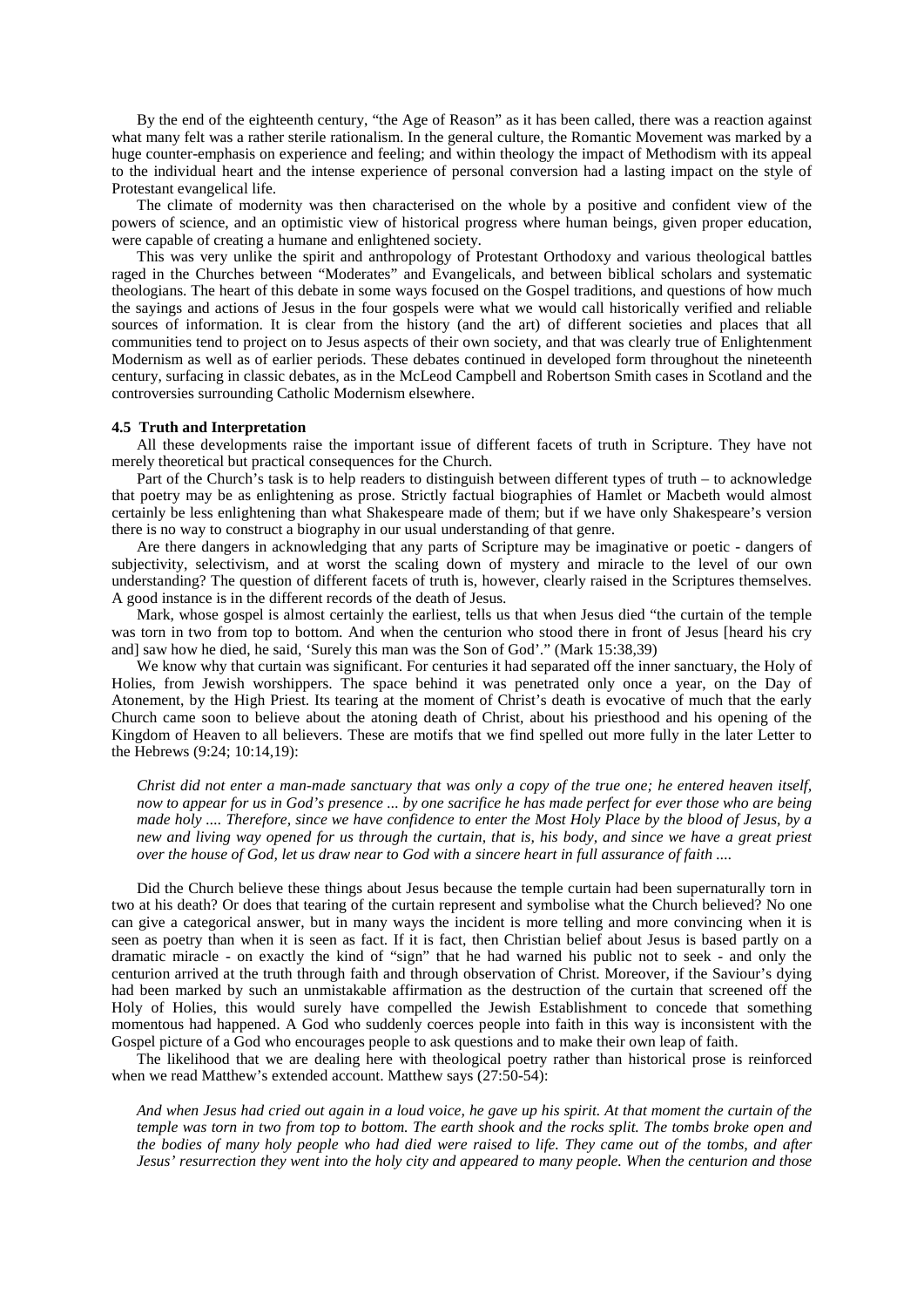*with him who were guarding Jesus saw the earthquake and all that had happened, they were terrified, and exclaimed, 'Surely he was the Son of God!'*

In this version, divine power and human fear have become the ground of the centurion's faith. If Christ's death was historically marked by such a massive cosmic drum roll as an earthquake (of which, according to Matthew, there was a recurrence on Easter morning) and bodies emerging from tombs and going walkabout, it would have been difficult for the "many" who saw them to do other than believe. Seen as poetic theology though, this account also is powerfully symbolic: symbolic of the cosmic significance of Calvary and of the efficacy of Christ's death - symbolic of what is expressed in the Creed by Jesus' descent into hell.

Luke opens up yet another perspective, linking the rending of the temple curtain with the darkness mentioned earlier by both the other Synoptic writers. "Darkness came over the whole land until the ninth hour, for the sun stopped shining. And the curtain of the temple was torn in two. Jesus called out with a loud voice, 'Father, into your hands I commit my spirit'. When he had said this, he breathed his last" (Luke 23:44-46). The sequence here has been subtly altered. It is not Jesus' death that effects the tearing of the curtain and allows humanity to enter the Holy of Holies. Christ's redemptive voyage into the territory of godlessness has huge, hopeful, implications for the people in every generation who inhabit that territory of godlessness. Christ has reached out to them and shared their aloneness, whether they are aware of it or not.

So what are we to say "happened" when Christ died? If truth means nothing to us other than historical accuracy, these three descriptions of the most important event in world history may seem to be confusing and inconsistent. There is no point in asking questions such as "Which evangelist is telling the truth?" No one can have been at Calvary and in the Temple at the same time.

If, though, we can recognise that first century evangelists operated within different parameters from twentieth century biographers, and if we can accept that the central core of these accounts is the redemptive death of Jesus, then each account will let in its own shafts of light and open up new ways to understand the Saviour's dying. Each will find corroboration elsewhere in the Scriptures. Each will be borne out in the faith of the Church. The relevant question then is not "Which account is true?", but "What truth does each account have to teach us?"

#### **4.6 Postmodernism**

Many students of contemporary culture judge that we have now come to a significant shift from the dominant axioms of modernity. The name suggested for this new stage is "post-modernity". It is characterised by a revision of the Enlightenment confidence about universal rationality, moral consensus and optimism. Given the history of the twentieth century, of global conflict, the atrocities of the Holocaust and the nightmares of the nuclear age of weaponry, there is a more sombre picture of the human capacity for self-deception and even of malice.

The impact this has had on literary studies - including biblical ones - has been dramatic. There is a widespread recognition that every text has a "sub-text", that is to say that it represents a vantage point at which the writer or speaker has, so to speak, vested interests in the outcome. Usually this is understood to be connected with the conscious or unconscious manipulation of language for the sake of power. The aim of critical reading is then to "deconstruct", to clarify what the sub-text is, so as to make manifest what is hidden sometimes both to the user and to the person addressed. Classic examples of this within twentieth century theology come, for example, in the work of liberation theologians and of feminists, who argue that most "standard" theology expresses the vested interests and projections of rich/Western/male/ intellectuals. The neutral Cartesian "method of doubt" has hardened into what is sometimes called a "hermeneutic of distrust".

The impact of this upon biblical scholarship has been significant. Biblical writings are liable to be scrutinised for traces of their socio-political context, and seen less and less as "timeless", "placeless" writings. Any community which reads a text is asked to recognise the multiplicity of readings, including its own one, which are inescapably part of the process of interpretation. In a way, it is another means of expressing the radical pervasiveness of sin as human partiality, that many no longer believe there is a cosmic vantage point from which human beings share the truth as God sees it. All our accounts of God's truth are our accounts.

This recognition can provoke diverse responses in the faith community. On the one hand, it may lead to panic or dismay at the removal of absolute certainty, and is met in some quarters by a fundamentalist denial of the problems associated with biblical interpretation. On the other hand, it may lead to a word-weariness that no longer expects to find a clear meaning, to an indifference towards the results of interpretation, which are dismissed as relative at best: "And if the bugle gives an indistinct sound, who will get ready for battle?" (1 Cor. 14:8).

Modernity and postmodernity alike serve to accentuate the distance - historical and cultural, as well as moral and spiritual - that separates interpreters from the text. This is the humility of biblical interpretation: the acknowledgement that we see from afar, only in part. Yet we *do* see. That, at least, is our belief as we approach the Bible in the confidence that its human words communicate God's Word despite historical distance, despite our own pride and prejudice, thanks to the Spirit who inspired its authors and illumines its readers. There is, therefore, an alternative between interpretative dogmatism and interpretative scepticism. It is the conviction of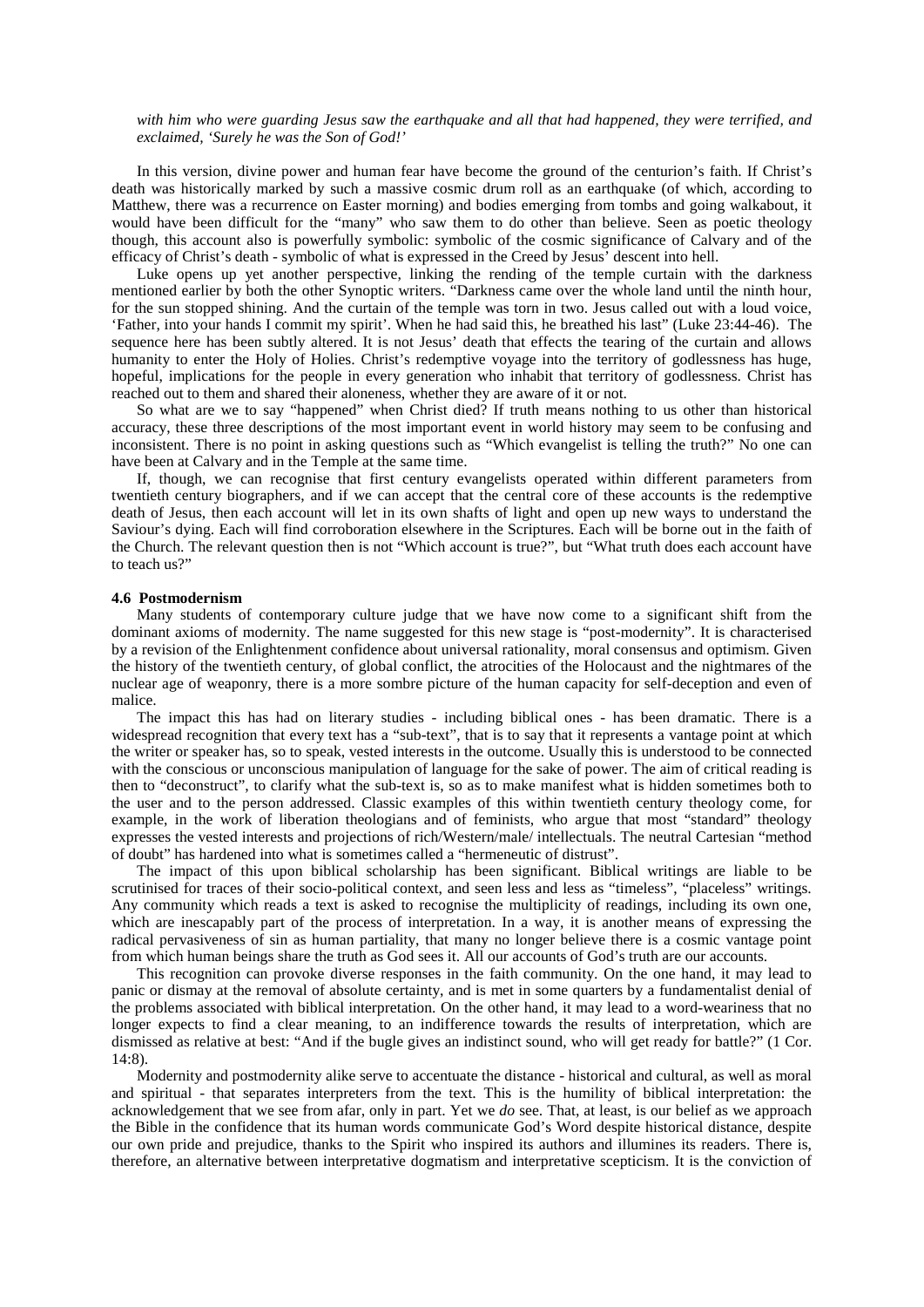faith - the chastened assurance that we are able to encounter, beyond criticism and often *through* criticism, the intentions of the biblical authors, rather than our own inventions only.

As we recognise the fragmentariness of our own perceptions in the global village which everyone inhabits as we approach a new millennium, it should provide an incentive for the people of God from every culture to meet and share their insights into the meaning and significance of Scripture. How God speaks to us through Scripture - in community, in history, in culture - is not just a theoretical question, but an invitation to join with other pilgrims on a journey of discovery, in which we of our time have as much need to participate as the generations of the past.

The ultimate service of postmodernity to the Church may be to remind us of the need to "lift up every voice". The plurality of approaches, concerns and interests that readers bring to their study of the Bible need not result in an interpretative free-for-all, but rather in an attempt to recover a genuinely Pentecostal diversity. It may well be that we need many Christian communities (even denominations), representing different times, places and peoples, to articulate the full meaning of the Word of God for the present. Biblical interpretation in the Church today need not succumb to the relativistic spirit of the age, but instead pursue the plural unity that characterises life in the Holy Spirit.

# **5. THE BIBLE IN THE CHURCH TODAY**

#### **5.1 Renewal and Change**

<u>.</u>

The Bible was a building which people walked in and out of each day and where they felt at home. One day, however, some learned gentlemen arrived who had heard of the beauty and antiquity of the building. They obtained permission to do research, and made many discoveries of which the people knew nothing. As the building became more famous and more well-known over the whole world these people felt less and less at home. The building became a working place for the academics and the people began to forget it. The main door was overgrown with weeds and could no longer be found. Only the side door was used from time to time. After a while, however, an old beggar, searching for shelter, discovered the main entrance quite by accident. He entered the building and was so surprised by what he saw that he told his friends of his discovery. The people all converged upon the building, recognised it as their home and began, without paying any entrance fee, to celebrate, for days and nights.<sup>[3](#page-14-0)</sup>

Although told in a different context, this story may be found to have relevance for the Scottish situation, both in the warning it contains and in the encouragement it offers. Scholarship *can* distance the Bible from the general membership of the Church, especially when it alone decides which questions to put to the text. On the other hand, in situations where the majority have become estranged from the Bible, new circumstances can return Scripture to its rightful place. In the Latin American context described, peasant communities have found in Scripture a new understanding of, as well as hope in the face of, the circumstances in which they are forced to live. What is more, they have found that "special tools" are not required and that their own prayer and experience of life has been sufficient to give them access to Scripture and to undertake the process of interpretation.

There is widespread concern about the level of biblical literacy today, both inside and outwith the membership of the Church. The tradition in which we stand gave the Bible a prominent place in both domestic and public life and at certain periods much of it was known by heart by greatest and least. Even where in the fairly recent past most people had at least a "working knowledge" of the main narratives and personalities of Scripture, today knowledge seems far sketchier. Yet there remains much interest in it on the part of the general public, as proven by the sales of the *Glasgow Bible* and by the reissue by Oxford University Press of a "secular Bible", an edition promoted as a "good read" rather than as a religious text. Further, at the time of writing, the Whitbread Novel Award has been won by a reworking of the Temptation narrative (by a self-confessed atheist), and the several recent radical re-examinations of central New Testament events by such literary figures as Norman Mailer and A N Wilson have kept the Bible in the news. It would seem then that in society at large, the fascination with the Bible is not less than before, although it may take different forms.

Within the Church itself, it is possible to see signs of a new attention being paid to Scripture. Church traditions which have seemed to value the Sacraments more highly now insist on a full diet of Scripture in worship, serving as reminder, affirmation and encouragement to those in the Reformed tradition who have accorded the Bible a central place throughout, but who now may feel "faint but pursuing". Indeed the form of the renewal is in part ecumenical. The Revised Common Lectionary, for example (reprinted, with "local" adaptations in *Common Order* 1994), is shared by "mainstream" denominations in all parts of the Englishspeaking world. In it, Churches have combined to try to enable Scripture to "speak for itself" and to save it from being read selectively in accord with favourite themes or preferred theological approaches. To achieve this, it

<span id="page-14-0"></span><sup>3</sup> Carlos Mesters: "The Use of the Bible in Basic Christian Communities" in S Torres and J Eagleson (eds): *The Challenge of Basic Christian Communities* (Maryknoll, NY: Orbis, 1981), pp 197-210.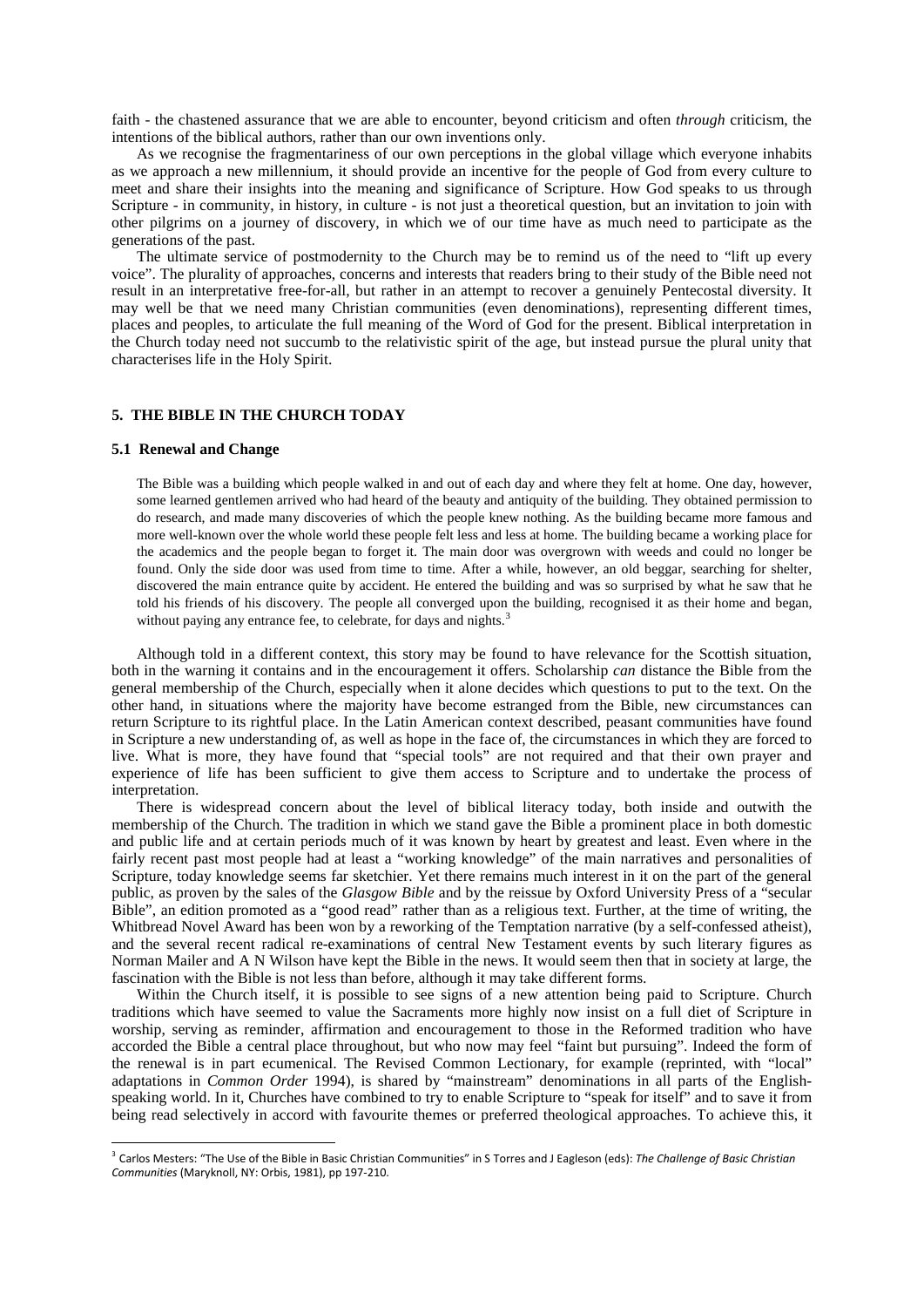offers a three-year cycle of Old Testament, Epistle and Gospel readings for each Sunday, together with a Psalm, with the additional result of enabling parts of Scripture to come into encounter with other parts so that the Word of God is heard in all its fullness.

Examples of the renewal of Scripture in the Church are found also in the life of the individual Christian. The daily readings and notes of such bodies as the Scripture Union and the International Bible Reading Association are used by many. House churches, Bible Study groups, and worship preparation groups give many a sustained experience of Scripture. The Lent Groups each year bring people of all churches together round a six week theme as they prepare together to celebrate Easter. A particularly interesting development is one which has emerged as part of the contemporary search for new patterns of personal devotion. In that context there is an increasing interest by many in our tradition in "Ignatian Spirituality" by which passages of Scripture, "prescribed" by a mentor or spiritual director, are not so much studied in a detached way, but lived through imaginatively in prayer and meditation.

### **5.2 The Appeal to the Senses**

The renewal of Scripture in the Church is found also in another direction. The Panel on Doctrine, in its 1973 Report to the General Assembly on the *Reformation Doctrine of the Word of God,* affirmed the importance of non-verbal means of communication as the Church gathered round the Bible, finding that "our inherited conception of the communication of the Word of God has been unduly narrowed". It should be noted that for many centuries, when only a few had access to written texts, the people of the Church knew their Bibles through story, depiction (*eg* stained glass) and drama. Mind and senses together brought Scripture to life in the community of faith.

In recent centuries such an approach was seen, in our own tradition, to contain danger. What led Reformers to evict effigies, and to allow the ornate accompaniments to worship to fall into disuse or silence, was not philistinism so much as the fear that such things were a shortcut to superstition. For a time the Church distrusted what could not be explained, and appealed urgently to the intellect to help recover the full force and flavour of the Gospel. As the Report of the Church and Nation Committee to the General Assembly of 1996, *Faith and the Arts*, argued:

We are sensual beings. We have bodily senses - sight, sound, touch, taste, smell; and these are the very same senses which are engaged in the making and experience of art. God's gift of sensuality, and the incarnation of Christ as a sensual being, is an affirmation of physicality; our ability to appreciate art is a valuable corrective to the church's tendency sometimes to be suspicious of "the things of the flesh".

To draw also upon the senses is both to enable an appropriate response to parts of the Bible in which there is the hand of the creative artist, as well as to allow Scripture to address and nourish the whole person. It is important that the community of faith approach its foundation document with imagination - not the imagination that makes things up, but the creativity which allows readers fully to receive the Word of Life. The senses are freed to savour the events Scripture captures. Senses, and the forms of expression they give rise to, and the imagination which enrich them, have the power, in the words of Hildegard of Bingen (the 900th anniversary of whose birth is marked this year), to "render hearts moist" and "usher in the Holy Spirit".

Perhaps this is a point in the Church's history when we need to "come to our senses" again, and many have sought the modern equivalent of the mediaeval mystery plays and the use of dramatic dialogue, not to mention other ways of depicting the events and themes of the Bible such as banners, tapestries and murals. One example is the recovery of the *story*. In the wider world, the role of narrative is being increasingly appreciated, even by philosophers and theologians. Also, as in less literate times, stories have their place and currency today, whether of a fairy tale princess or a fallen president or a miracle cure. Interpreters of all kinds have come to appreciate that language has non-cognitive functions as well as the ability to impart information. Indeed stories can engage the whole person in ways that information alone does not. It is in this context that many are exploring ways of releasing the power of the biblical narrative and of helping people reach in imagination inside the story to become part of it, and thus to take the Gospel to heart.

### **5.3 Implications for Interpretation**

How the Bible is actually used by the Church community and by individual Christians adds its own dimension to the matter of interpretation. Returning to questions of interpretation in the context of *praxis* will at one and the same time "test" the findings of previous sections of the Report and perhaps even enable them to be fleshed out. In the remainder of this part of the Report is explored, first, matters of interpretation relating to the use of the Bible in worship, followed by the implications for interpretation of approaches to Scripture where the imagination has a place. Since, as well as its use in worship and in personal devotion, the Bible is seen as a major resource in deciding questions of ethics and Christian behaviour, the section ends with a brief reflection on the role of Scripture in moral reasoning.

# **5.3.1 Worship and Interpretation**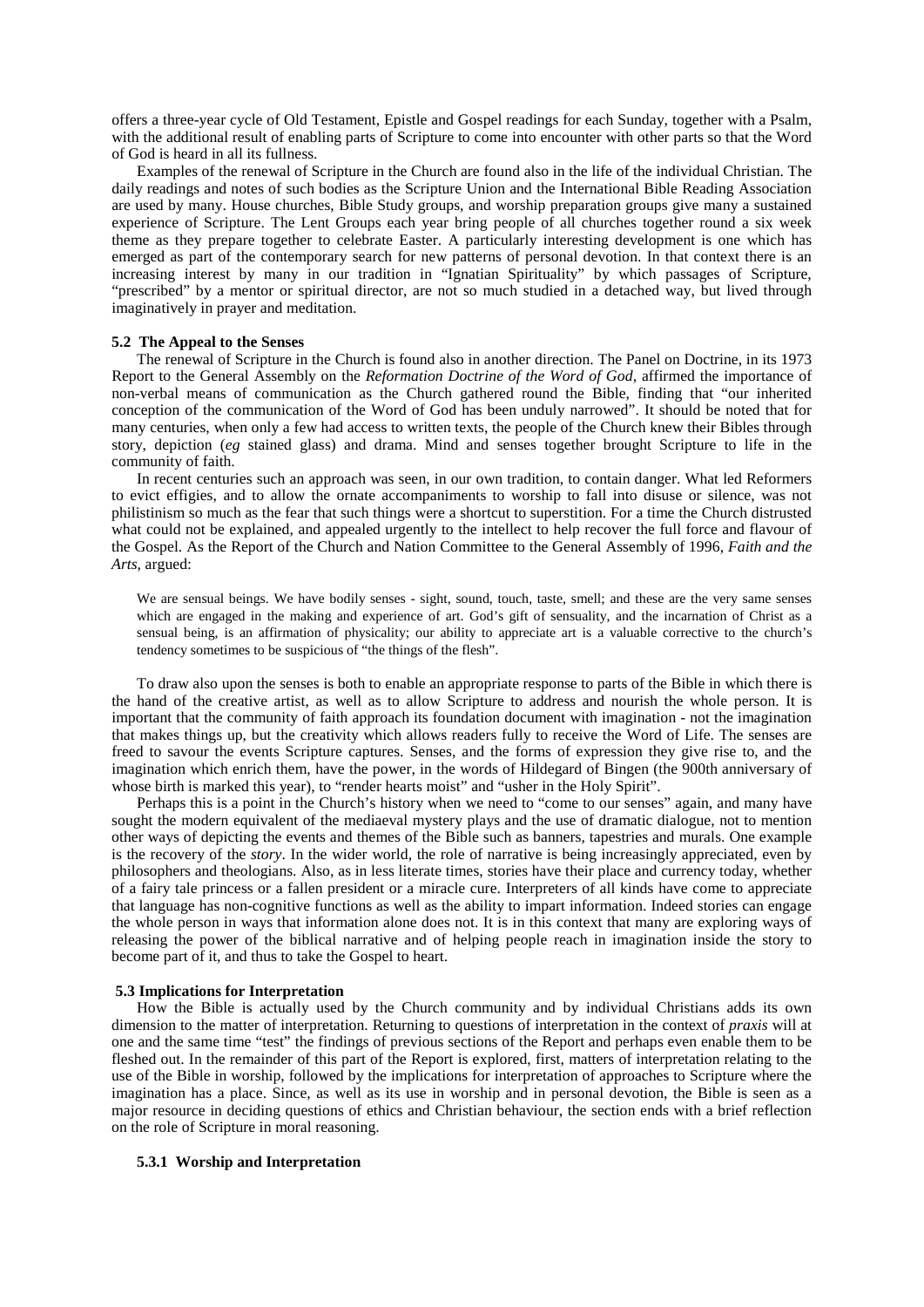Word and Sacrament shape Christian worship. For its part, the Word not only gives the community words to speak and to sing but gives it its direction and its dynamic. In the hearing of Scripture is recalled the tradition which has moulded and continually remoulds us, an event which transforms a "mere" gathering of people into an encounter with the living God, and which throws the focus on the hope and promise of the Kingdom.

It is stating the obvious to say that the Bible is a book, but the very form in which we have it today can cause us to overlook an important part of its character. Books are most often read by people on their own. They may also be studied, quarried for ideas and information. The Bible is, but is also more than, a book of this kind. The scriptures of the Old and New Testaments were formed principally for public use as the community gathered for worship, hearing again and again the foundation stories, receiving encouragement and correction from mentors like St Paul, echoing the canticles and the psalms, finding words for prayer.

There is a sense in which worship is more than the *occasion* for the public reading of the Bible. Because of its nature, worship also *shapes* our hearing of Scripture. The interaction, on various levels and in various directions, which is characteristic of worship can cause an enriched interaction with Scripture. Here, the penitential moment, the release of forgiveness, the wrestling in intercession, the self-giving, the going forth in service and mission - all are enlightened by Scripture but at the same time they sharpen our approach to Scripture.

Above all, public worship is the place where the Word is proclaimed. The Panel's Report *The Reformation Doctrine of the Word of God* (1973), already cited, recalls the Second Helvetic Confession:

*The preaching of the Word of God* is *the Word of God. Wherefore when this Word of God is now preached in the Church by preachers lawfully called, we believe that the very Word of God is proclaimed, and received by the faithful, and that neither any other Word of God is to be invented nor is to be expected from heaven*. [The Report further commented:] *For the Reformers Scripture and preaching ... belong together. Scripture is the witness of the prophets and apostles; preaching is the interpretation and passing on of this witness. In Scripture as well as in preaching Christ Himself is present, speaks and communicates Himself to men* [sic]*, but he does this through the Holy Spirit.*

Of course this quality of hearing of the Word will be present according as the "surrounding" worship resonates with rather than represses the reading and preaching of the Word. The "raw materials" of Scripture are the real world of human endeavour and failure, of deeply drawn feelings and aspirations, and of the vivid presence of the divine in the midst. Worship which does not make room for the "real world", which encourages people to be other than they really are for the purposes of being in church, or worship whose materials and conduct never rise above the commonplace, will not offer a "way in" for the comfort and challenge of Scripture. We have to be the vulnerable, seeking, exulting people that we are before we can match the experience and longing of those who people the pages of the Bible, enter into their "stories", and with them feel the grace of God suffusing our lives.

The preaching of the Word, too, has to be such that Scripture is released amongst the gathered people. The preacher's prayer and preparation must ensure that it is the real Bible that is encountered and a real world for which the Word is declared, not some "sermonic world, fuelled by sermonic illustrations but not impinging dynamically on the world the people know".[4](#page-16-0) The preacher sees the task as enabling the Gospel to be heard with new freshness and challenge, as when the old words took on new sense and significance for James and the early Church in the controversy over the Gentiles (Acts 15:13-18), or for the crowd in the synagogue when they knew Scripture fulfilled in their hearing (Luke 4:20), or for the two disciples on the road to Emmaus whose "hearts burned within them" (Luke 24:32).

It is in this connection that there is most controversy in the matter of interpretation. It is commonly observed that there is often a gap between what is discovered in the biblical studies classroom and what is subsequently heard from the pulpit. Preachers sometimes feel that they are protecting their hearers, whose faith may be shaken by what is commonplace in the colleges. They feel that the suggestion that something is not what it seems will open the floodgates to a fatal loss of faith. While there may be some in respect of whom this sensitivity is justified, there are many others who, in this modern climate, have long been asking questions which do not receive an answer, or who have been made to feel that their questioning is dangerous and wrong, or who feel patronised to the point of (literally) no return.

Perhaps any anxiety about a critical approach to Scripture in preaching is helped by the awareness that this is always allied to other aspects of the preaching task. It is used in many partnerships: with the intellect to address questions people have about the "truth" of the account; with the imagination to gain access to the circumstance of an event or a prophecy or a passage of teaching; with the preacher's pastoral knowledge to identify consonances between present need and the Gospel promise; with skill in using words which enables people to receive as they are ready and not feel assaulted; with spiritual insight which allows the hearer to be partner in a search not the unwilling recipient of certain information; with love that deals gently with those who wait upon the preacher's words. While the preacher ought surely to draw gratefully on all the tools of the study

-

<span id="page-16-0"></span><sup>4</sup> Forrester, McDonald and Tellini: *Encounter with God* (Edinburgh: T&T Clark) 1983, p 77.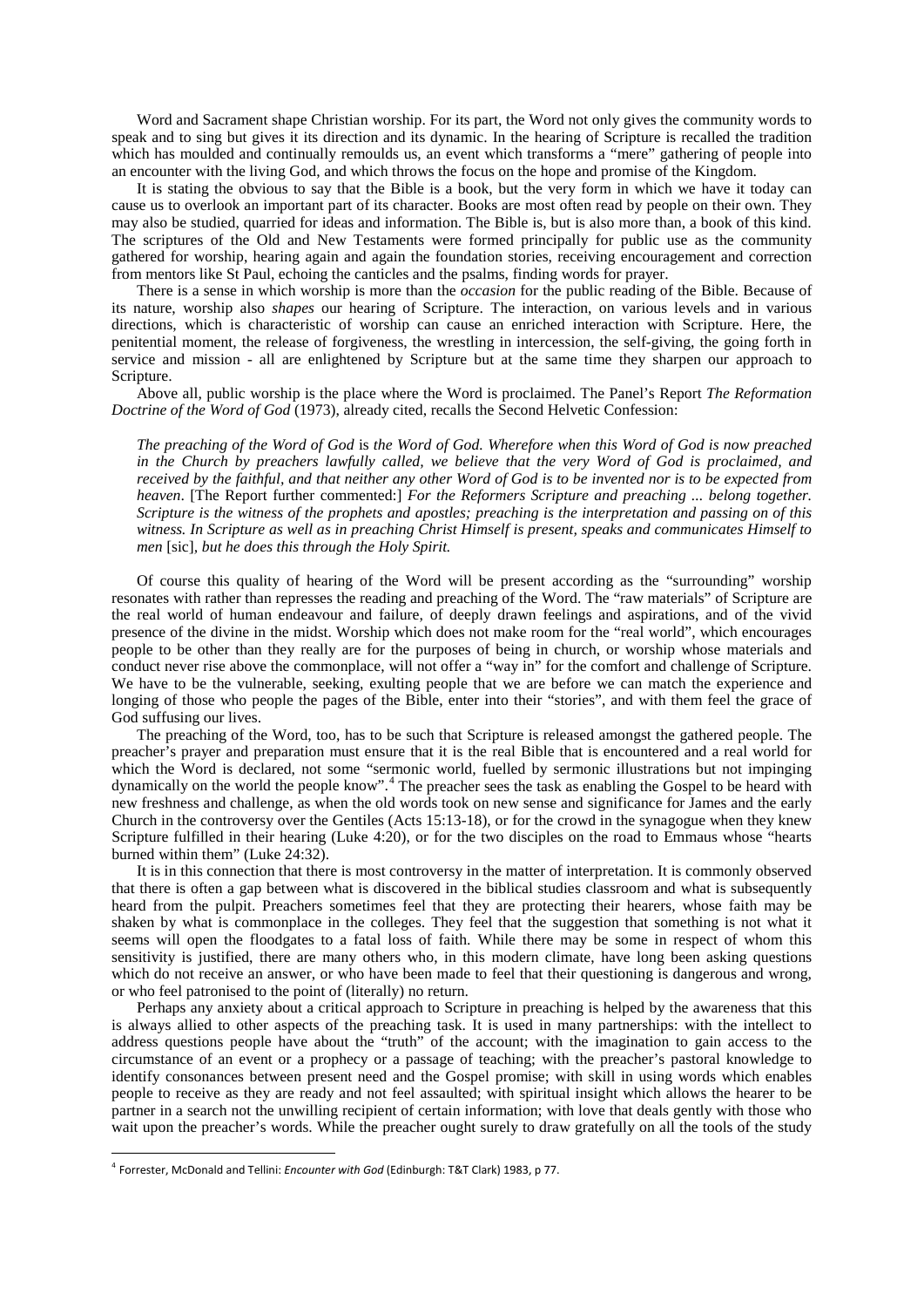to bring Scripture alive, in the end what the sermon sets out to do is not argue people into a position but to affirm them on a journey and show the next step. Further, the problems with which scholars wrestle, although properly present, are less to the fore as we experience more the unity of Scripture as it mediates the challenge and call of God in Christ through the Holy Spirit whom we invoke and recognise before we read and preach, hear and receive. In the end, good preaching leaves people not with information but with a restored and deepened relationship, as the sermon, like the sacrament, in its own way "makes Christ present".

#### **5.3.2 Imagination and interpretation**

To approach Scripture in ways that draw fully upon the imagination and the senses also has implications for interpretation. By "imagination" is meant the capacity to look past what immediately presents itself to what is beyond, to see the wood while appreciating every tree. Imagination makes connections, even ones which are not "obvious", and can see different kinds of data as forming a meaningful whole. Imagination carries beyond facts to meaning, can penetrate to the essence. The use of the word "imagination" in the context of the interpretation of Scripture is far from suggesting that there is a place for unbridled fancy. The imagination of which we speak is one which is partnered by sense and discrimination, which is "rule-governed", disciplined in fact by the divine imagination of Scripture itself.

Partner to the imagination is *performance*. In the case of a play or a symphony, the text or the score has the function of preserving an event for the purpose of realising or repeating that event. The play is only fully realised as the players interact with each other and as this is received by the audience, when its world is brought to bear on our world. A symphony exists only as it is heard through the medium of sound, produced not only in faithful reproduction of the score but in the quality of the players' listening to each other. Conductors may preside over quite different "readings" of a score, so that a person might hear a well-known work as she has "never heard it before". A particular approach to a production or performance may combine with the circumstances in which it is played to cause a work to be eloquent in a particular way perhaps not originally intended - a "tract for the times".

In performance is revealed the true unity and character of a work. Even in variety of interpretation, the text is not changed. The question may be asked, Who is hearing the work in the way it was meant to be heard? Should the Messiah be heard only in the form of the original Dublin performance with small forces, or only as sung by a mighty North of England choral society? Might not a composer, having at his/her disposal the advanced instruments of our day, hail a modern performance as the most authentic yet? Nevertheless, what the freedom of performance does not allow is one that is inauthentic. The performer struggles with the text, to understand the intention behind it, to try to do justice to what was in the writer's or composer's mind.

The concept of performance, and the function of the creative imagination in its service, may assist us in the matter of the interpretation of Scripture, both in the understanding of the relationship between text and significance, but also in reminding of the enrichment that comes from the interplay of critical knowledge of the original combined with personal creativity and the times and circumstances of those who appeal to Scripture. On the one hand, our imaginations provide for two "real" worlds to meet and overlap. As the world of the Bible is brought to bear on our world, we learn further how to interpret our world by means of biblical categories, and recognise even here the presence and promise of the Gospel, and become able to say: "*I* have been crucified with Christ". On the other hand, the Church "performs" the Gospel before the world, searching the text, vulnerable to the needs of the times, its members listening in love to each other.

### **5.3.3 Bible, theology and ethics**

The metaphor of performance leads, finally, to a consideration of the role of the Bible in "doing theology" and moral reasoning. One aspect of the theologian's task is to evaluate the life and language of the Church in order to determine not only whether they are intelligible to our contemporaries, but, just as importantly, to judge whether they are "according to the Scriptures". For example, do our lives reflect the moral vision of the New Testament? Theology is the Church's self-critical assessment of her putative interpretations and performances of the Word of God. Theology, in other words, evaluates our attempts to "embody" the Word of God in thought, word and deed. The critical task of theology is to determine whether our formulations, and our performances, correspond to the Word of God contained in Scripture. The Bible plays a crucial role, then, both in formulating and in examining Christian doctrine and Christian morals, for it is the only authoritative witness to the Word of God available to the Church today.

As the supreme rule for the Church's faith and life, Scripture may be likened to the primary "script" that Christians are called, individually and corporately, to play out upon the world stage. The Bible, especially when "learned by heart" - that is, when imaginatively appropriated and "indwelt" - has the capacity to cultivate Christian wisdom and to enhance life. Biblical illiteracy is hazardous to our spiritual health. Christian interpretations of Scripture should be both creative *and* faithful, both free *and* obedient. They should respond to the contemporary context, yes, but in ways that are canonical. What one says about God, what one does in the name of God, must be decisively informed by the biblical portrayal of God and by the testimony of the prophets and apostles.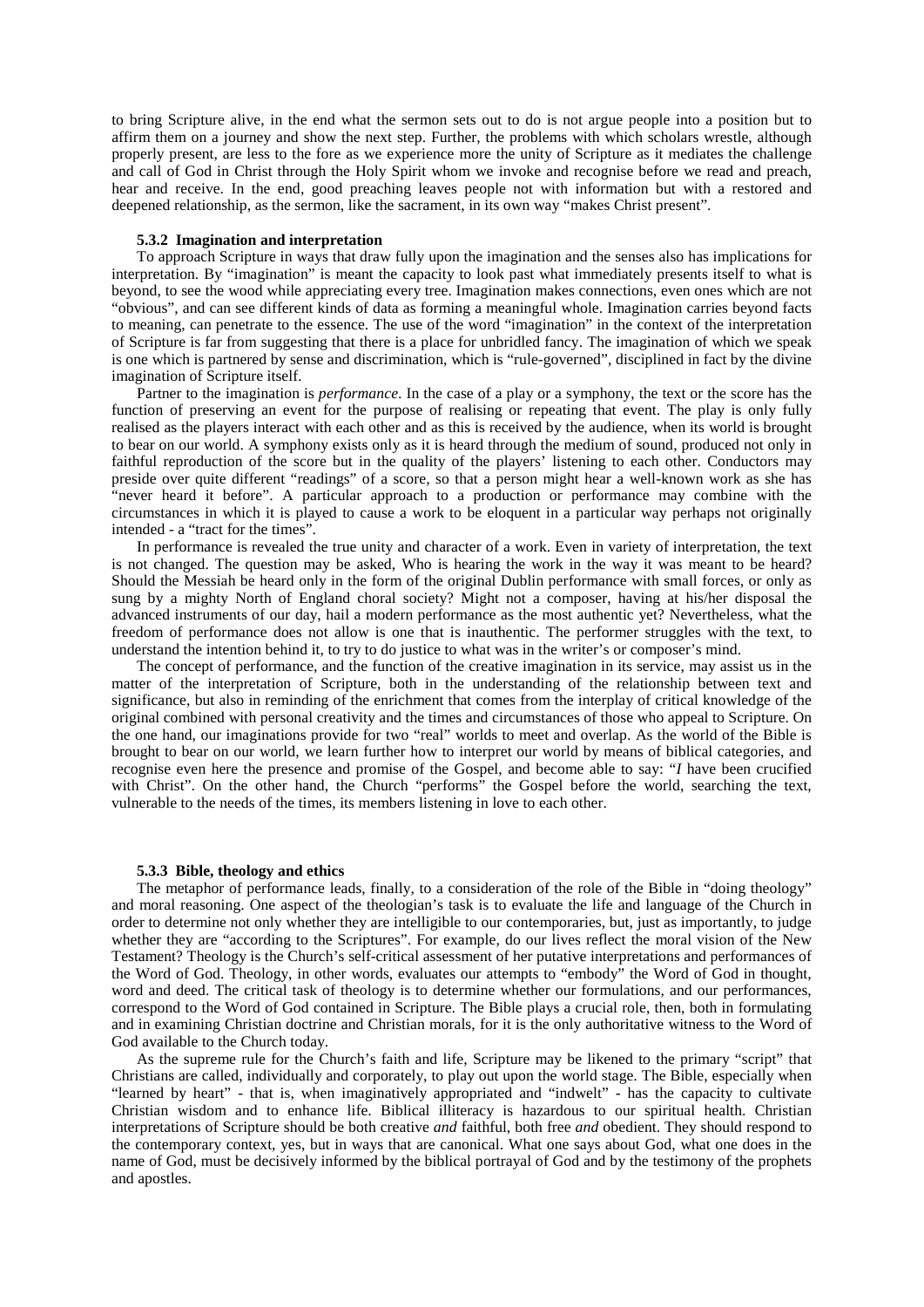The Bible should be therefore at the centre of the Church's thinking and of its life - not as the object but as the norm of its worship and witness. Christians are called to respond to the Word of God with all their hearts, minds and strength of their hands. Theology and ethics are perhaps best viewed as the disciplines that examine the twin forms of Christian witness to the Word of God - in language (doctrine) and in life (action). These disciplines are indispensable for the vocation of the Church: to render the Word of God back to God - in verbal formulations, in ways of living - to the glory of God. The Scriptures suggest concrete shapes of Christian following, shapes of Christian freedom, in realms of life and thought. Disciples that are free and faithful "under the Word" will have an effective witness, in doctrine and in deed. Scripture is thus the touchstone for the integrity of contemporary Christian discipleship. In this sense, then, the Bible is a "book of discipline". Yet it is precisely through the discipline of thinking and living "according to the Scriptures" that Christians achieve both authentic witness and genuine freedom.

#### **5.3.4 A note on Theonomy**

The Panel promised to say something in the context of this report on the "theonomy" movement. This is a view of the use of the Bible which is centred in the Institute for Christian Economics, Tyler, Texas, and is connected with the names of Greg Bahnsen and Gary North. Its views have been criticised by many conservative evangelicals as being much too extreme. Theonomy has to do with the continuing validity for Church and society of all Old Testament legal prescriptions in their literal form, and not just the familiar Ten Commandments. It is bound up with recent forms of opposition to the jurisdiction of federal government.

Bahnsen gives "A Brief Summary of Theonomy" in his *No Other Standard* (Texas, 1991), pp 9-11:

*Any conception of the role of civil government that claims to be distinctively "Christian" must be explicitly justified by the teaching of God's revealed Word. Anything else reflects what the unbelieving world in rebellion against God may imagine on its own. If we are to be Christ's disciples, even in the political realm, it is prerequisite that we abide in his liberating Word (John 8:31) .... Theonomists repudiate the sacred/secular dichotomy of life, which is the effect of certain extra-scriptural, systematic conceptions of Biblical authority which have recently infected the Reformed community .... The civil precepts of the Old Testament are a model of perfect social justice for all cultures, even in the punishment of criminals.*

The Old Testament penal codes are seen in their entirety as God's instrument for use by the covenant community. They are also applicable among "the Gentiles", who are part of God's created order. The code itself is inflexible, but there may be some variations on a case by case basis, though not in such matters as witchcraft and sexual perversion. Bahnsen concludes that the alternative is "just one human opinion among others". "The critics of theonomy would thus, in principle, undermine the civil order of society and leave us with a 'Beast' as our government. Think about it" (ibid. p 264).

The "theonomy" issue has generated a literature of debate among some Church groups, largely but not exclusively in Texas. It seems to us to be very far indeed from the understanding of the grace and the generosity of God which has long characterised the Church of Scotland's understanding of the Gospel.

## **6. SOME GUIDELINES FOR BIBLICAL INTERPRETATION**

### **6.1 The Guidelines**

### **I. Be attentive**

Each of these four guidelines concerns the nature of the biblical text as a literary work.

1. *Determine what kind of passage you are reading and read to gain a sense of the whole.*

The Bible is composed of many kinds of books (*eg* history, apocalyptic, prophecy, parable, poetry). To understand a passage correctly, read it in the light of the whole book in which it occurs. The literary context of the whole book helps one see how to take particular passages. It is most important that readers gain literary competence, that is, a familiarity with how different kinds of literature make sense.

2. *Be aware that different kinds of texts make different kinds of claims.*

The truth of a poem (or a prophecy, or a parable) cannot be measured with the same standards as scientific proof. The biblical authors often aim at a kind of precision other than that which readers of today's newspapers have come to expect. The truth question can be asked only after one decides what kind of text is being read and, therefore, what kind of a claim is being made.

3. *Locate the passage in the overall story-line of Scripture.*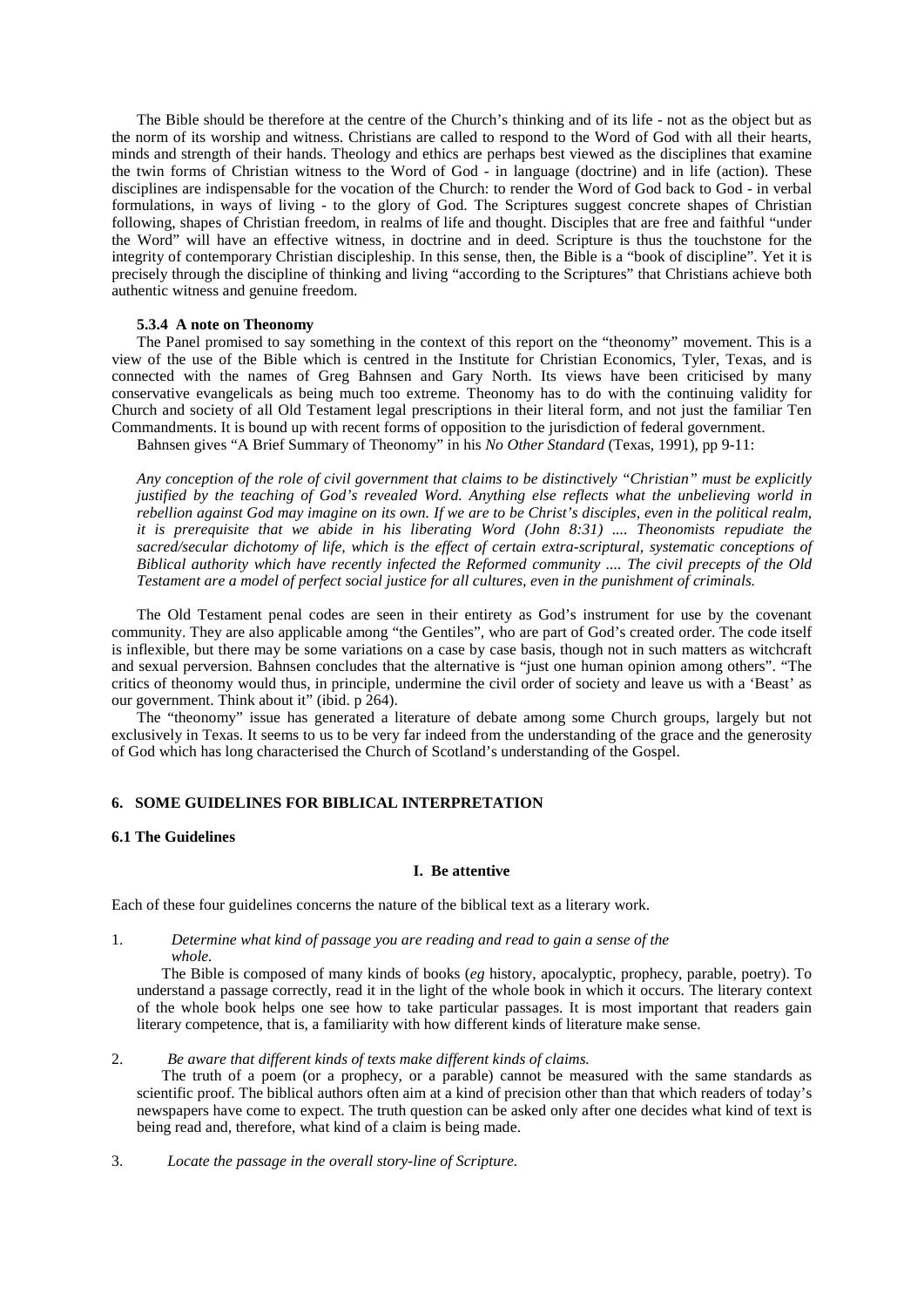Is a given passage looking forward to Christ or looking back? How are particular episodes related to the central narrative of creation and salvation? Think "horizontally": keep the broader history of salvation in mind.

4. *Be aware of how one text may allude to, repeat, fulfil or modify another.*

Many passages in the Bible refer, sometimes explicitly sometimes implicitly, to other portions of Scripture. These "intertextual" connections often generate an enriched meaning (*eg* John the Baptist, by introducing Jesus as the "Lamb of God", invokes a wealth of Old Testament imagery with which to understand Jesus' life, work and death).

# **II. Be open**

Each of these four guidelines concerns the role of context: one's contemporary context, the original context, the diverse contexts of interpretation in Church history and, finally, the canonical context.

- 5. *Acknowledge your prejudices and presuppositions.* Be honest about the prior commitments you bring to the text (*eg* about God, about the good, about what is possible or impossible, about the relation between men and women, *etc*) and prepare to have them challenged, not confirmed.
- 6. *Determine what the authors could have meant in the original context.* Be appropriately critical: be aware of the limited range of what words and concepts could have meant in the historical and cultural context of the author. Avoid anachronistic interpretations.
- 7. *Become familiar with the history of biblical interpretation.* Be appropriately ecumenical: consider how other Christians - the Fathers, the Reformers, Christians from other denominations, other cultures and other ages - read a passage.
- 8. *Relate difficult passages to simpler ones.* The overall purpose of the canon is to direct readers to the central message of God's revelation and redemption in Jesus Christ. This central theme of God's self-communication to Israel, Church and world

should therefore never be too far removed from the interpreter's view.

# **III. Be obedient**

Each of these four guidelines concerns the "fusion" of biblical text and contemporary context, of biblical canon and the community of faith.

- 9. *Read in the believing community.*
- In principle, there are many purposes for reading the Bible. In practice, Christians read Scripture in order to hear the Word of God. The *Articles Declaratory* affirm Scripture as the supreme rule for the faith and life of the Church. "Faith" and "life" (*eg* obedience) are the requirements for correct interpretation too. Interpreters must be willing to put themselves "under" the text.

### 10. *Distinguish the descriptive from the prescriptive.*

Not all biblical stories describe practices that were intended to be normative for the Church today (*eg* ritual sacrifice). Bring a text's intended meaning to bear on your situation today by distinguishing between the principle and the specific cultural application.

### 11. *Prayerfully perform the Scriptures.*

The message of the Scriptures is a dead letter unless there is some uptake on the part of the interpreter. Interpreters of the Bible have a responsibility not to lose the message and a freedom to perform it as the Spirit prompts (though always so as to extend the intended meaning).

### 12. *Use Scripture to form, inform and reform your heart, mind and imagination.*

Biblical interpretation entails not only reading but a certain kind of action in response to what is read. Doing the Word and following the Word are the way Christians practise the wisdom, justice and righteousness of God.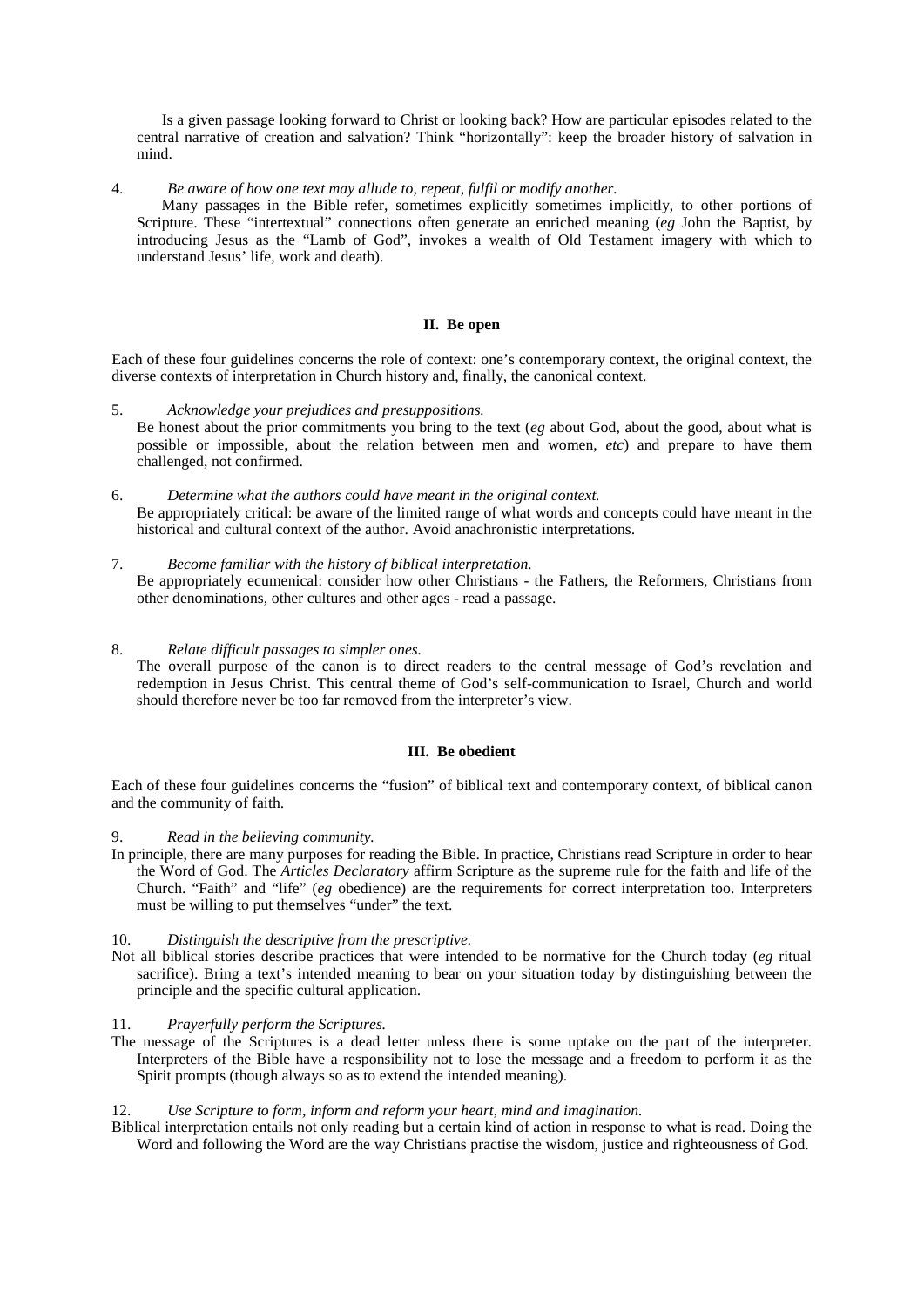### **6.2 The Guidelines in Practice**

To assist further consideration of the questions raised in this Report, and in particular of the suggested Guidelines (6.1), a "worked example" is now offered. While it would have been both possible and useful to study one particular passage, it was decided that to choose the other option of beginning from a theme - because it would necessitate reference to several passages from different parts of the Bible and in different literary forms - would provide a more comprehensive survey of the ways the Guidelines might be applied. In what follows, the numerical references in square brackets are to the relevant Guideline. The theme chosen was that of **poverty**, a condition of life for millions, many of them Christians, and for which no effective solution seems to have emerged.

### **6.2.1 Right and wrong approaches**

A first requirement is to acknowledge presuppositions we bring to the Bible [5]. This can have the effect of directing us to a particular passage and/or a particular interpretation which "suits us best". Some, for example, will justify their seeking after wealth by citing the parable of the Good Samaritan, arguing that if the Samaritan had not had enough, he would not have been able to help so effectively and thoroughly. However, this parable is recorded as being in answer to the question, "Who is my neighbour?" and would be taken to suggest that a quite unlikely person can nevertheless be a neighbour to us in the truest sense [1]. Again, our attitude to poverty may be that "the poor are always with us" (a paraphrase of Matthew 26:11), that this is the "status quo" and there is little hope of change. In that account of the woman and the ointment, however, Jesus was not offering a social prediction, but rebuking the somewhat smug objection of some of Jesus' companions when an "unworthy" woman had stolen the limelight [6]. Jesus implies that it is easy to talk about giving to "the poor" when it suits us - and a little patronising.

Again, we may avoid or gloss over a passage because we have not been willing to risk what it might mean, another version of bringing our own prejudices - perhaps guilt in this case - to bear. An example could be Jesus' call to the young man to "sell all and give to the poor". St Francis interpreted this literally (on behalf also of his family!) - although he went on to live a life which is one of the great resources of Christian tradition. This encounter is included in all the first three gospels, but only Luke actually says "sell *all*". The others - and Luke himself in another more general saying - report it as "Sell *what you have*". All, however, balance the instruction with the hoped for outcome - that "you will have treasure in heaven". The message is the danger inherent in possessing too much; it makes you blind to "real value", distracts from the development of the spiritual life. Such a passage needs to be compared with other accounts of the same incident [4] as well as with the Gospel as a whole [8].

One of our greatest difficulties in considering the matter of poverty is the need to prioritise. *We* cannot solve a problem so complex on our own. Our natural inclination is to fulfil our nearest and most pressing responsibilities and to see the wider problem as beyond our remit. We may then welcome a passage like Deuteronomy 15:1-3 which shows how we should release from debt members of our immediate family but not the "foreigner". Yet it may be that what we are doing is indulging those nearest to us to their own detriment and overlooking genuine need further afield to which a response from us would be appropriate. In this case, we need to be aware of the "local" reference of this book of "house rules" for a particular people [1] - but which nevertheless offers challenge and direction far more widely when, as part of the "old covenant", it is taken along with the "new covenant" which offers hope of salvation not just to one people but to all peoples through the gospel of Jesus Christ [3]. Indeed, even in its own immediate context this passage is not able to justify any such restricted view as has been cited, since one of the things most characteristic of the book of Deuteronomy as a whole is its genuine concern for the alien.

Finally, in approaching Scripture we may go directly to the most familiar passages, which now come with their own almost unavoidable interpretation because of the way, at various stages of history, other Christians have read them [7]. The account of the Infancy narrative in Luke [4] offers details ("swaddling clothes", the manger behind the inn) which have led people to conclude (along with passages like "foxes have holes ... but the Son of man has nowhere to lay his head") that Jesus was born in and continued in poverty. Taking the narrative of the gospels as a whole [3] this seems unlikely, but it has served to romanticise poverty, or even to a certain extent to "domesticate" it, so that the edge is removed.

#### **6.2.2 Putting ourselves "under" the text**

Yet even as we prepare to let the Bible address us we are in danger, for already we are making our own choice of passages which seem to be relevant. However, we must begin somewhere. At least we may choose widely and allow the passages to address each other [4] as well as ourselves. Again, we must be careful not to take as "last word" any one passage, or even a group of passages, but "hear" them against the great affirmations of the Gospel [3] so that no one "voice" in the harmony, even though correct, overbalances the others by being distorted or raucous.

Further we are to read as people who are well informed about the facts of the situation from which we approach the Bible; if our understanding of the issue is distorted, this may infect our hearing of Scripture [cf 5]. In addition to reading as members of an intelligent and informed community, we read above all as members of a *believing* community, where a history of deepening understanding as well as wrong turnings, plus our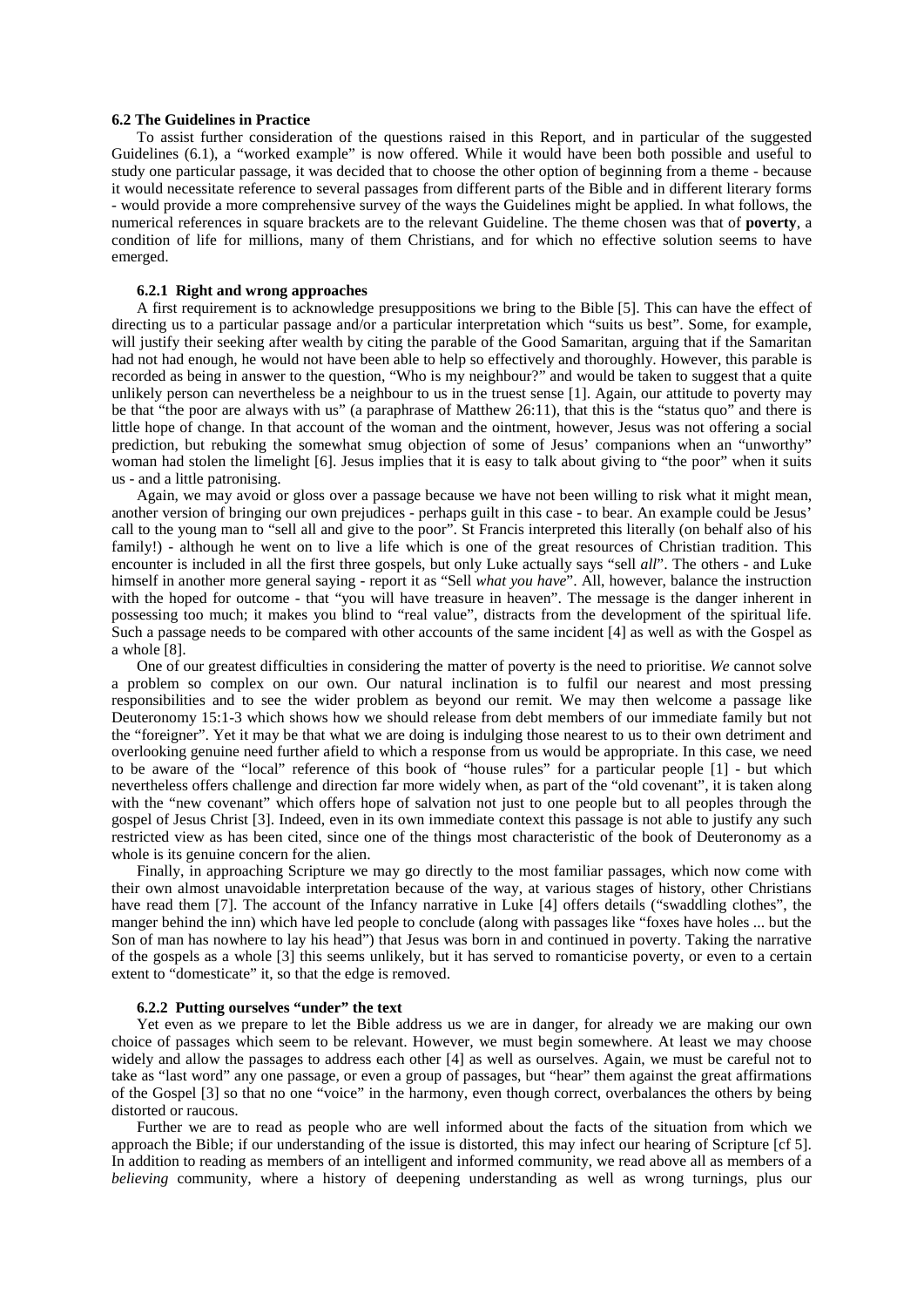contemporary engagement in prayer, discussion, preaching and practice, offers a resonant space for Scripture to be heard at its sharpest and clearest [9].

Finally, we read the chosen passages - and may be led to others - against the reservoir of a life that struggles or soars in prayer [11]. In this good relationship with God we recognise more clearly what is God's truth for us, and are able not only to receive it with less fear but also to allow it to inform our practice, for the life of prayer stirs not only souls but limbs [12].

#### **6.3 "Chapter and Verse"**

It is not intended now to offer a detailed study of certain texts, but to start further back at the point of the initial approach to Scripture. Are we to look in a Concordance under "the poor", or do we bring our wider knowledge of Scripture into touch with our knowledge and concern about the issue? The latter approach is the one employed here, allowing one passage to lead to another. What follows may enable any one passage to provide the focus for a single study, or it may suggest a possible series of studies, or stimulate personal study and reflection over a period. For convenience, passages are grouped under headings which either represent questions we ask of Scripture or challenges the Bible makes to us. The Reports of the Church and Nation Committee to the General Assemblies of 1996 and 1997 were of great assistance in preparing this example. Further, although poverty is global, it is easy to forget that it is part of the life of many in our own country and our own communities; for this reason, some "echoes" from Scotland are placed in boxes at appropriate points.

#### **6.3.1 Why raise the issue?**

The story of Dives and Lazarus (**Luke 16:19-31**) contains the challenge to be aware of and accept responsibility for those who suffer from poverty. It addresses those who are bewildered by the number of "good causes" one is asked to respond to, and the temptation to opt out by limiting one's responsibility to a narrow group of people, such as one's own family.

### **6.3.2 Who are the poor?**

Passages such as **Exodus 23:10-11, Leviticus 25:8ff** - concerning sabbatical and jubilee years - affirm that "poor" people are not a category apart but "ordinary" people living under force of circumstance; a built in correction restores them as equal members of society.

In **Mark 2:15** Jesus is shown as keeping company with "outcasts", affirming them as fully part of society.

In **Galatians 3:28** it is affirmed that there is "neither Jew nor Greek, neither slave nor free ... (but) all (are) one in Christ Jesus", while a similar passage in **Ephesians 2:13-22** speaks of strangers being brought into fellowship.

In a recent survey in Scotland, one low income parent remarked: "Most of all, it's about having your choices taken away from you." These limitations set people apart from their kin. Townsend, *Poverty in the UK,* writes: "Individuals, families and groups in the population can be said to be in poverty when they lack the resources to obtain the living conditions and amenities which are customary or at least widely encouraged or approved in the societies to which they belong. Their resources are so seriously below those commanded by the average individual and family that they are in effect excluded from ordinary living patterns, customs and activities."

#### **6.3.3 The true nature of poverty**

In many Old Testament passages (*eg* **Amos 4:1, Isaiah 3:13-15; 10:1-3**), poverty is closely linked with injustice and oppression. Another example is the prophet Nathan's story of the poor man's lamb in **2 Samuel 12:1-6.**

A "Scottish Declaration on Poverty" has recently been launched (1996), bringing together several bodies, expressing a commitment to "eliminate the structural inequalities in the political, social and economic life of the country" which have led to one in four of all Scottish households currently living in poverty. It comments: "The causes of poverty lie in the political, social and economic structures of society."

### **6.3.4 Tackling poverty**

A very common theme in the Old Testament is that God is active in the world not only in the lives of individuals, but also in the life and development of communities. In the New Testament, the new Israel emerges from the teaching of Jesus and the reflection of the apostles. To put all the emphasis on the individual is at odds with biblical thought and Christian tradition. The implication is that poverty should be tackled, in the end, communally and through the structures of the common life.

The Old Testament offers some very practical approaches. In **Deuteronomy 15:1-11** there is set out the institution of the "sabbatical year" by which at every seventh year debt is cancelled ("there will be no poor among you ... if only you will obey the voice of the Lord your God"). Obedience involves lending to the poor sufficient for their need regardless of the nearness to the sabbatical year. There is a reminder here that there are people living in poverty in our own cities, which can be more disturbing and sometimes easier to ignore, not just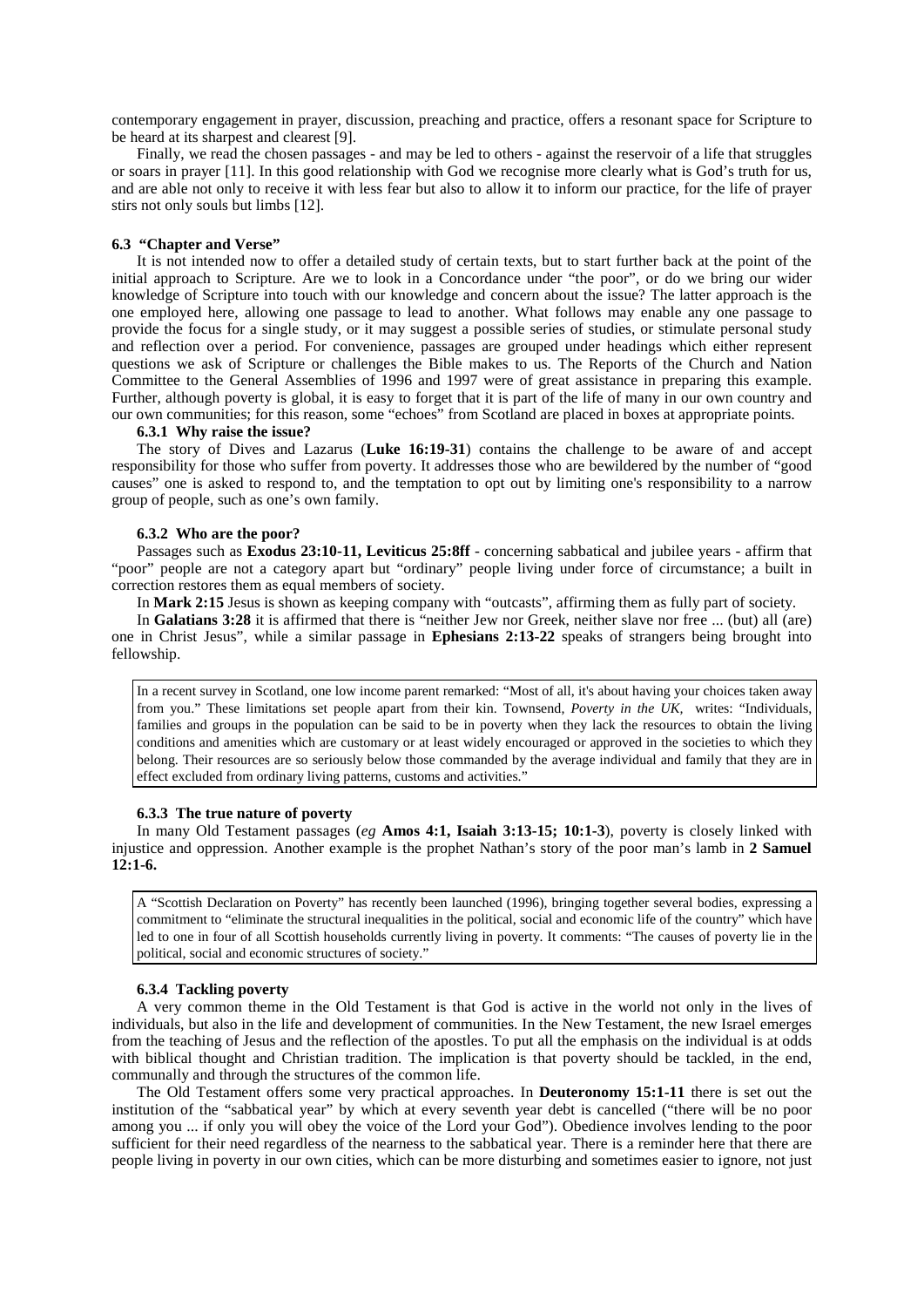in other parts of the world. As regards the latter, many are promoting a scheme called "Jubilee 2000" as a means of tackling the urgent matter of the crippling debt of the poorer nations.

Poverty can only be tackled when people speak with a common voice. In **Matthew 26:11** Jesus seems to be attacking a patronising attitude to "the poor" as the object of good works, which has the effect of isolating or marginalising them. Those who know about poverty are the poor themselves, and they also may know more of the solutions than those who do not themselves experience it. Thus, there is need to work with those in such circumstances. Just as we should approach the problem using the "voice" of the poor, so we approach Scripture with a common voice and a shared urgency.

Behind the pioneering self-help neighbourhood workers scheme set up by the Craigmillar (Edinburgh) Festival Society was the conviction that "the poor know the problems of the poor". Theirs is the story of a remarkable growing partnership between people, planners and politicians. [*Let the People Sing! - A Story of Craigmillar*, by Helen Crummy, obtainable from the Panel on Doctrine.]

**Hebrews 13:12-13** speaks of Jesus "outside the camp". We are called to share this abuse. We make people victims - *eg* treat the young house-breaker as though he alone is infected with the greed of consumerist society but in Christ we are "in solidarity with" the "victims", because we recognise we are "part of the problem".

The Scottish Declaration on Poverty says: "The eradication of poverty requires the empowerment and participation of those who are living in poverty."

# **6.3.5 Poverty and Christian growth**

In the story of Jesus' encounter with the young man **Mark 10:17-31** the intention seems to be that true spiritual growth follows upon the breaking of dependence on having to possess and acquire material goods and security. Here is "what really matters".

In the account of the Exodus when the fleeing former slaves are given manna in the desert **Exodus 16:15**, the picture is one of a God who provides - but for need, not greed. In our time, one of the greatest pressures is to overspend. **Exodus 20:17** commands, "Thou shalt not covet".

In **Mark 12:42**, a lesson is drawn by Jesus from the widow's "mite" about true generosity.

### **6.3.6 Poverty and the Kingdom**

As far as the Bible is concerned, responding to poverty is not just "an issue" but built into the very promise of the Gospel. In **Luke 4:18** and **Luke 1:46-55** the poor and oppressed are made the subject of the announcement of the Kingdom of God. God could not rule over a community in which many would not know peace and freedom. The Gospels seem to suggest that there was a sense in which this Kingdom was not a new state discontinuous with the present; rather Jesus, for whom this was the burden of his teaching, was "both expectant of the future and demanding in the present" (Bruce Chilton), promising a kingdom "whose focus is irreducibly future and whose implications are pressingly present".

This expectancy gives power and purpose to the present responsibility of approaching the issue of poverty, not as one thing on a "Christian shopping list", but as a matter which demands our costliest love and our most agonised prayers.

### **7. CONCLUSION**

In the Church we are presented with a variety of inherited interpretations of Scripture, which influence us through our participation in an ongoing, varied tradition of worship, scholarship and Christian service. Different strands of our Church of Scotland community will tend to interpret Scripture in different ways, depending on which facets of the tradition have most direct impact on them. We struggle to express the sense that we are a community of faith, sharing the depths of a common Gospel. There is a measure of agreement in essentials, yet diversity may often be a positive gift of God's grace as we are invited to love God in freedom with all our heart and mind and strength. Both unity and diversity may be gifts of God, or they may be coerced unities and faithless diversities. The ultimate unity of the Church is the unity in Christ which is the gift of the Spirit, a plural unity which may in some measure reflect the self-differentiated mystery of God, Father, Son and Spirit. It is through exploration of different insights in dialogue, respecting and engaging with difference in constructive tension, that the Church as a whole, in Scotland and throughout the world, can move forward into a new phase of expressing discipleship in the coming decades.

Within the Church, the Bible has been interpreted and used in many ways at different times. Distinctive groups, whether denominations or guilds of scholars, have had distinctive interpretations. In the life of communities, the Bible has had consequences for the use of power, authority and influence. There has been a complex interaction between sacred texts and the construction of culture. It is important to learn to respect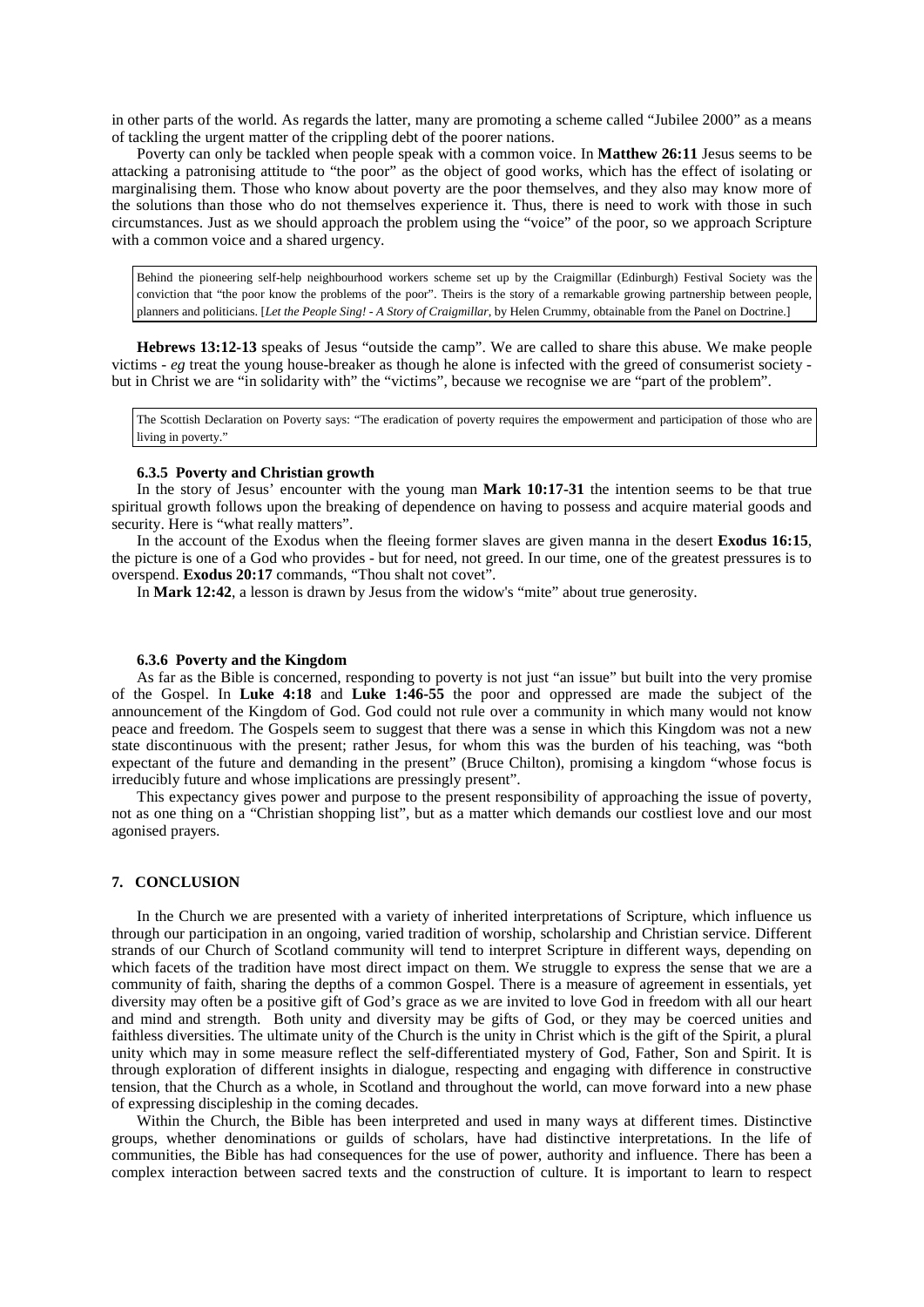difference, to listen to the stranger, not least when the stranger, beyond the self-understanding of the particular group, is God.

God has a future for creation which will include future guidance in the context of Scripture. We should be prepared to move out with God into this future, to have confidence in the promise of the Spirit of Christlikeness. The history of interpretation may appear to us to be very long, and we may see ourselves as moving backwards. But God's future is an exciting and perhaps much more long term perspective. We should not close off options, but wait to hear the Word of God breaking fresh truth for us. God in Jesus Christ is the source of strength for the Christian community, dialogue with all humanity, and solidarity with those who are oppressed. This is the reality of Christlike transformation, to which the Word of God is our pointer and supreme guide. This is the character of the life and the faith to which the Bible invites us.

The Panel on Doctrine itself reflects the range of different traditions and perspectives within the Church of Scotland. We have experienced and gained much benefit from extensive, often heated, discussion and honest disagreement over most of the issues mentioned in this report. We have had majority opinions and minority opinions in different sorts of combinations. We fully accept that one of the best tests of a Christian community is the way it treats its minorities. We do not believe that one view of interpretation is necessarily to be held by all Church members.

We are concerned that the Bible should be at least as accessible to people in our time as in former times. As we struggle in the next century for love, justice and full humanity, we want to see the Bible as a central resource. God who has brought redemption to humanity through Jesus Christ encourages us to fight against powers of evil and domination, and to strive to participate in that liberation which is based in freedom of the children of God. Through the Bible God discloses new meaning to us within our experience of the world, and within the life and service of the Church.

The Bible is a central resource for Christian faith and life; it should be read. Many people find support in their faith from daily private reading of the Bible; it is hoped that these pages will offer some encouragement and guidance on the reading of Scripture. The Bible is a central resource for Christian thought and action; it is through reflection within the framework of the Bible in community that the understanding of God is increased and Christian action in society is shaped. The Bible is a central resource for worship; it is through the Word of God read and proclaimed that faith is nourished and deepened. It is in their response in assent and discipleship that the Christian community is enabled to live the life of the Spirit, sustained by the mystery of Word and Sacrament as the pilgrim people of God.

### **ORDINATION TO THE DIACONATE**

The General Assembly of 1997 passed a deliverance stating:

*Instruct the Panel on Doctrine, in consultation with the Board of Practice and Procedure and the Diaconate Committee, to consider the introduction of ordination to the Diaconate, and to report to the Assembly of 1998.*

Accordingly, the Panel on Doctrine established a Working Party consisting of representatives from the Diaconate Committee as well as the Panel, with a view to inviting representatives from the Board of Practice and Procedure to join the discussions at an appropriate stage.

Early in the Working Party's deliberations it was agreed that, given the fact that the Church of Scotland now has three different categories of persons involved in the courts of the Church (deacons, elders and ministers), and given the fact that elders and ministers are ordained to these offices (and that indeed an Act remains in place enabling the ordination of deacons in the context of a Deacons' Court - see also *Book of Common Order* 1940, p 194), there is, *prima facie*, an anomaly in the current practice of the Church.

It was agreed that a final Report of the Panel should offer to the Church an examination of:

- (a) the nature and meaning of ordination;
- (b) changing factors in the Church and in the world which raise the issue of ordination to the diaconate at this time;
- (c) the distinctive character of the diaconal ministry;
- (d) what the ordination of deacons would mean to the Church in terms of practice.

While the Panel has reached agreement, in the main, on areas (b) and (c) above, there is still much work to be done on areas (a) and (d).

The Panel would want to be clear about the nature and meaning which the Church can properly attach to the word "ordination" before recommending to the Church that the act of ordination be extended, beyond its present